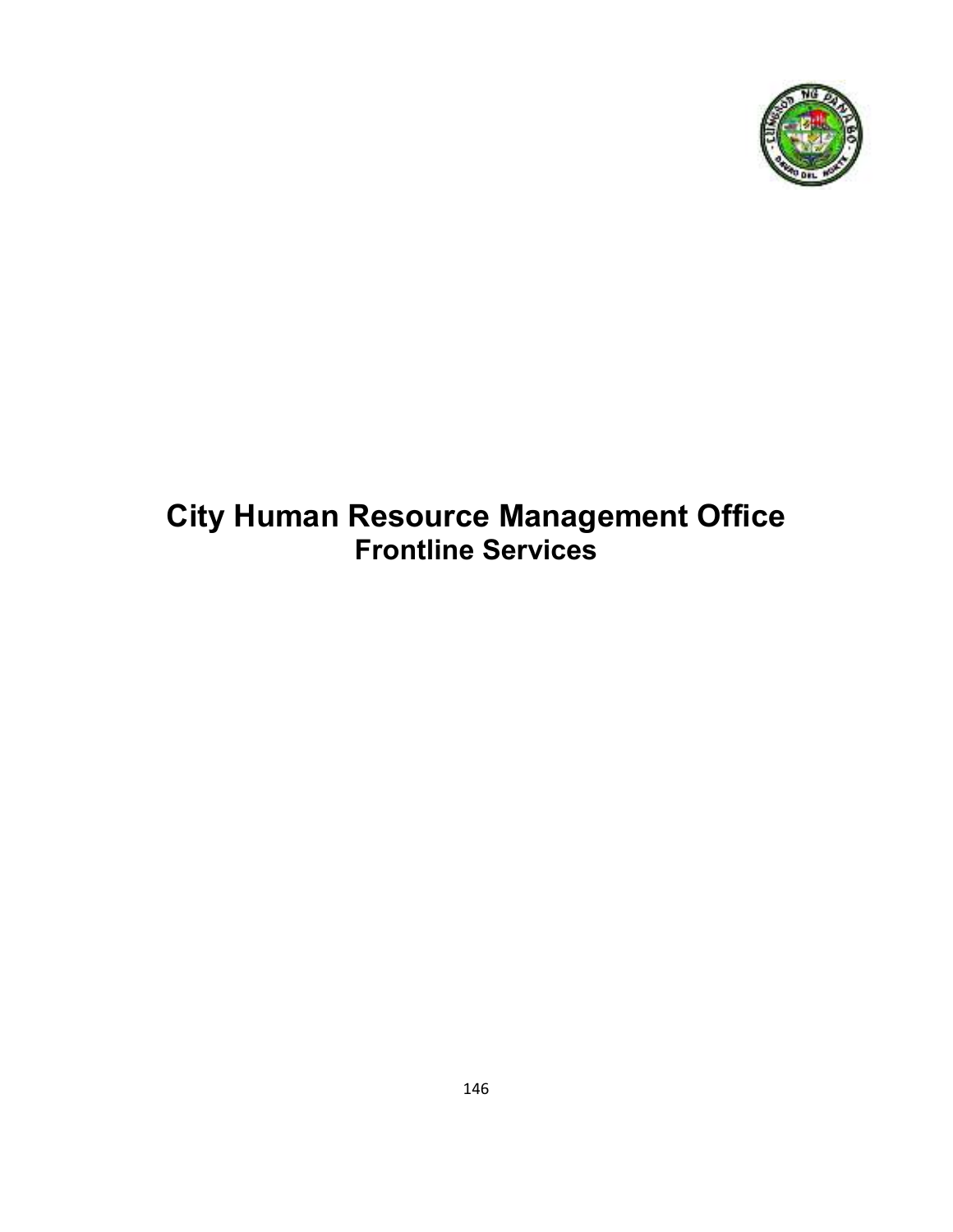

# **1. Issuance of Clearance (Leave of thirty (30) days or more)**

The Clearance or known as CS Form No. 7, Revised 2018 is a requirement of the incumbent employees in support to his/her application for leave of absence (Vacation Leave and Sick Leave) for thirty (30) calendar days or more, pursuant to CSC Memorandum Circular No. 2, s. 1985, and copies will be retained in the agency and filed in the employee's 201 File.

| <b>Office or Division:</b>                                                                                                                                                                                                                            | <b>Benefits Unit</b>                                                                                                                                                                                                         |                                                                                                             |                                         | City Human Resource Management Office, Employees Welfare and                                  |  |
|-------------------------------------------------------------------------------------------------------------------------------------------------------------------------------------------------------------------------------------------------------|------------------------------------------------------------------------------------------------------------------------------------------------------------------------------------------------------------------------------|-------------------------------------------------------------------------------------------------------------|-----------------------------------------|-----------------------------------------------------------------------------------------------|--|
| <b>Classification:</b>                                                                                                                                                                                                                                | Complex                                                                                                                                                                                                                      |                                                                                                             |                                         |                                                                                               |  |
| <b>Type of Transaction:</b>                                                                                                                                                                                                                           |                                                                                                                                                                                                                              | G2G - Government to Government                                                                              |                                         |                                                                                               |  |
| Who may avail:                                                                                                                                                                                                                                        | All incumbent Employees                                                                                                                                                                                                      |                                                                                                             |                                         |                                                                                               |  |
| <b>CHECKLIST OF REQUIREMENTS</b>                                                                                                                                                                                                                      |                                                                                                                                                                                                                              |                                                                                                             | <b>WHERE TO SECURE</b>                  |                                                                                               |  |
| <b>Vacation Leave Application</b>                                                                                                                                                                                                                     |                                                                                                                                                                                                                              |                                                                                                             |                                         |                                                                                               |  |
| Leave Form (Civil Service Form No. 6<br>Revised 2020)) (4 original copies)                                                                                                                                                                            |                                                                                                                                                                                                                              | <b>Information Desk</b>                                                                                     | City Human Resource Management Office - |                                                                                               |  |
| <b>Sick Leave Application</b>                                                                                                                                                                                                                         |                                                                                                                                                                                                                              |                                                                                                             |                                         |                                                                                               |  |
| Leave Form (Civil Service Form No. 6<br>Revised 2020)) (4 original copies)                                                                                                                                                                            |                                                                                                                                                                                                                              | City Human Resource Management Office -<br><b>Information Desk</b>                                          |                                         |                                                                                               |  |
| Medical Certificate (1 original copy)                                                                                                                                                                                                                 |                                                                                                                                                                                                                              | <b>Client attending Physician</b>                                                                           |                                         |                                                                                               |  |
| <b>CLIENT STEPS</b>                                                                                                                                                                                                                                   | <b>AGENCY</b><br><b>ACTIONS</b>                                                                                                                                                                                              | <b>FEES TO BE</b><br><b>PROCESSING</b><br><b>PERSON</b><br><b>PAID</b><br><b>TIME</b><br><b>RESPONSIBLE</b> |                                         |                                                                                               |  |
| 1. Submit the<br>approved required<br>documents to the<br><b>Employees Welfare</b><br>and Benefits Unit<br>*Make sure the Leave<br>Form (Civil Service<br>Form No. 6<br>Revised 2020) are<br>properly filled-out and<br>approved by the<br>Department | 1. Receive and<br>verify the required<br>documents and<br>check for<br>completeness and<br>correctness<br>1.1 Advice the<br>client how to<br>obtain the<br>approval of the<br>form<br>1.2 Start<br>processing the<br>request | None                                                                                                        | 1 Hour                                  | <b>Administrative Staff</b><br><b>Employees Welfare</b><br>and Benefits Unit,<br><b>CHRMO</b> |  |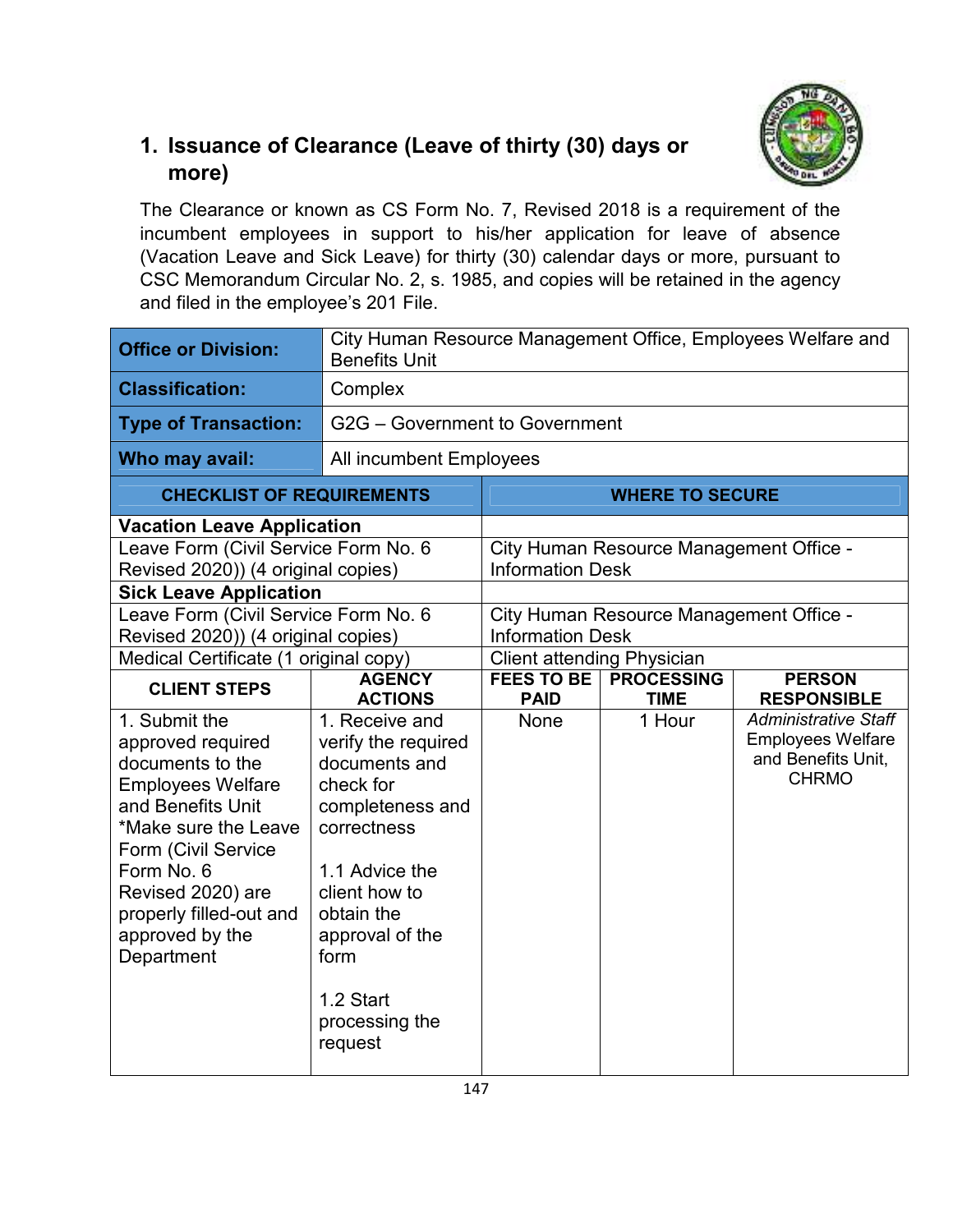

| 1.1 Receives the 4<br>blank copies of<br><b>Clearance Form</b>                         | 1.3 Issue the<br><b>Clearance Form</b><br>(CS Form No. 7,<br>Revised 2018)             |      |         |                                                |
|----------------------------------------------------------------------------------------|----------------------------------------------------------------------------------------|------|---------|------------------------------------------------|
| 2. Obtain the<br>signature of the<br>clearing<br>officers/officials<br>and agency head | 2. Clear the<br>employee from<br>work-related<br>accountabilities                      | None | 2 Hours | Immediate<br>Supervisor                        |
| (City Mayor)                                                                           | 2.1 Clear the<br>employee from<br>money and<br>property<br>accountabilities, to<br>wit |      | 2 Hours | Head of Office                                 |
|                                                                                        | a. Supply and<br>Property and Mgt.<br><b>Services</b>                                  |      | 2 Hours | <b>Department Head</b><br><b>CGSO</b>          |
|                                                                                        | b. Human<br><b>Resource Welfare</b><br>& Assistance                                    |      | 2 Hours | <b>Department Head</b><br><b>CHRMO</b>         |
|                                                                                        | c. Agency-<br>accredited Union/                                                        |      | 2 Hours | <b>Union President</b><br><b>PCHGEA</b>        |
|                                                                                        | Cooperative                                                                            |      | 2 Hours | Cooperative<br>Manager<br><b>PCGEMPC</b>       |
|                                                                                        | d. Library<br><b>Services</b>                                                          |      | 2 Hours | <b>Executive Assistant</b><br>IV<br><b>CMO</b> |
|                                                                                        | e. Financial<br><b>Services</b>                                                        |      | 2 Hours | <b>Department Head</b><br><b>CTO</b>           |
|                                                                                        | f. Transaction,<br>Processing &                                                        |      | 2 Hours | <b>Department Head</b><br>CAO                  |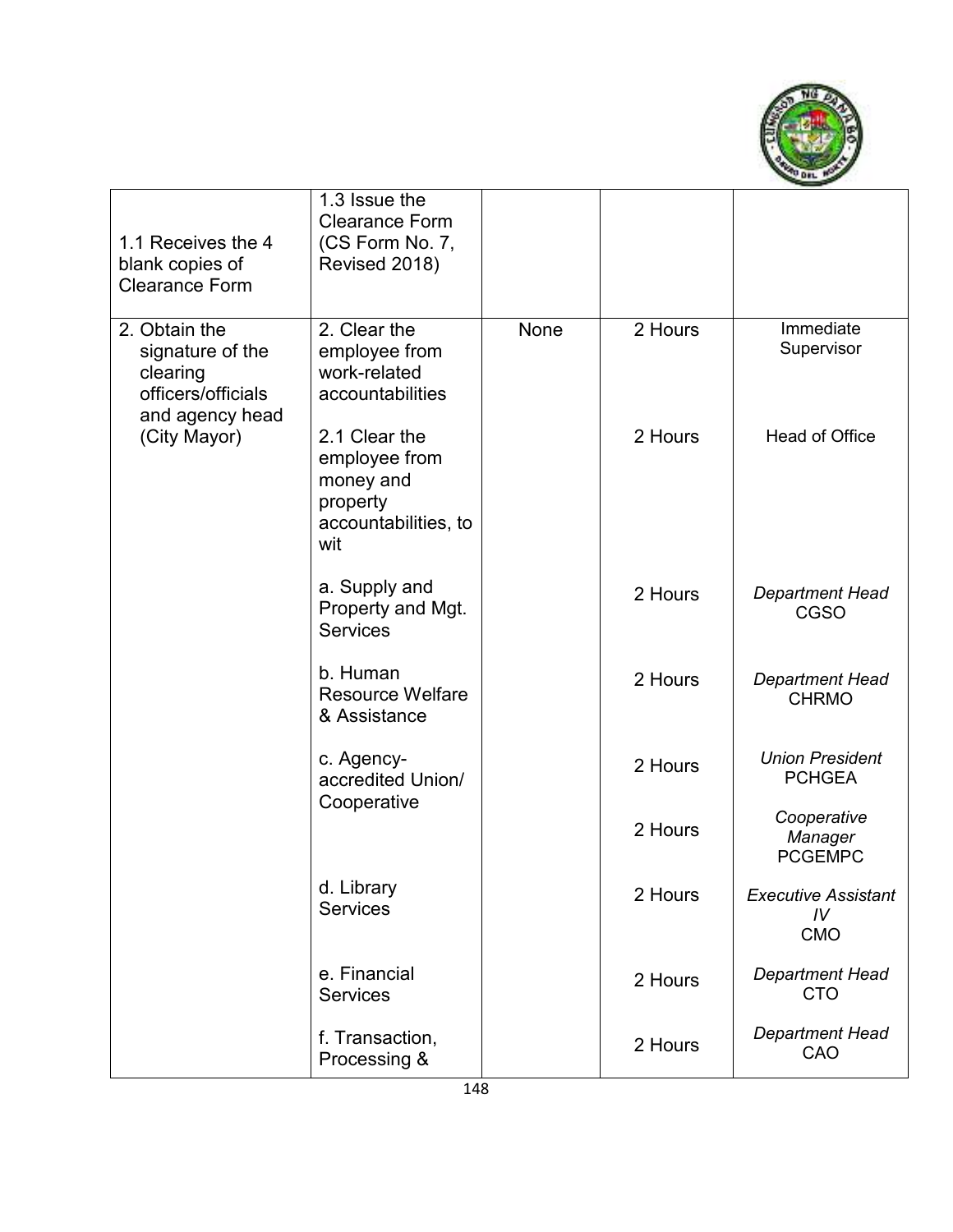

|                                                                                                                                                                                                                                             | <b>Billing Services</b>                                                                                                                                                                              |      |                    |                                                                                               |
|---------------------------------------------------------------------------------------------------------------------------------------------------------------------------------------------------------------------------------------------|------------------------------------------------------------------------------------------------------------------------------------------------------------------------------------------------------|------|--------------------|-----------------------------------------------------------------------------------------------|
|                                                                                                                                                                                                                                             | g. Payroll &<br><b>Remittances</b><br>h. Scholarship                                                                                                                                                 |      | 2 Hours<br>2 Hours | <b>Department Head</b><br><b>CHRMO &amp; CAO</b><br><b>Department Head</b>                    |
|                                                                                                                                                                                                                                             |                                                                                                                                                                                                      |      | 2 Hours            | <b>CADO</b>                                                                                   |
|                                                                                                                                                                                                                                             | i. Internal Affairs<br>Office/Legal<br>Affairs Office/<br>Administrative<br>Investigation<br>Committee                                                                                               |      |                    | Department Head<br><b>CLO</b>                                                                 |
|                                                                                                                                                                                                                                             |                                                                                                                                                                                                      |      | 1 Day              | City Mayor                                                                                    |
|                                                                                                                                                                                                                                             | j. Final Approval                                                                                                                                                                                    |      |                    | <b>Agency Head</b>                                                                            |
| 3. Submit the<br><b>Clearance Form (CS</b><br>Form No. 7, Revised<br>2018)<br>* Make sure that the<br>form are accomplish<br>where all signatures<br>are obtained from<br>clearing<br>officers/officials and<br>agency head (City<br>Mayor) | 3. Receive and<br>verify the required<br>documents and<br>check for<br>completeness and<br>correctness                                                                                               | None | 30 Minutes         | <b>Administrative Staff</b><br><b>Employees Welfare</b><br>and Benefits Unit,<br><b>CHRMO</b> |
| 3.1 Receive the<br>personal copy of the<br>approved Clearance<br>Form (CS Form No.<br>7, Revised 2018)                                                                                                                                      | 3.1 Issue the<br>clients copy of the<br>approved<br><b>Clearance Form</b><br>(CS Form No. 7,<br>Revised 2018)<br>3.2 Endorse the<br>agency/CHRMO<br>copy of the<br>approved<br><b>Clearance Form</b> |      |                    |                                                                                               |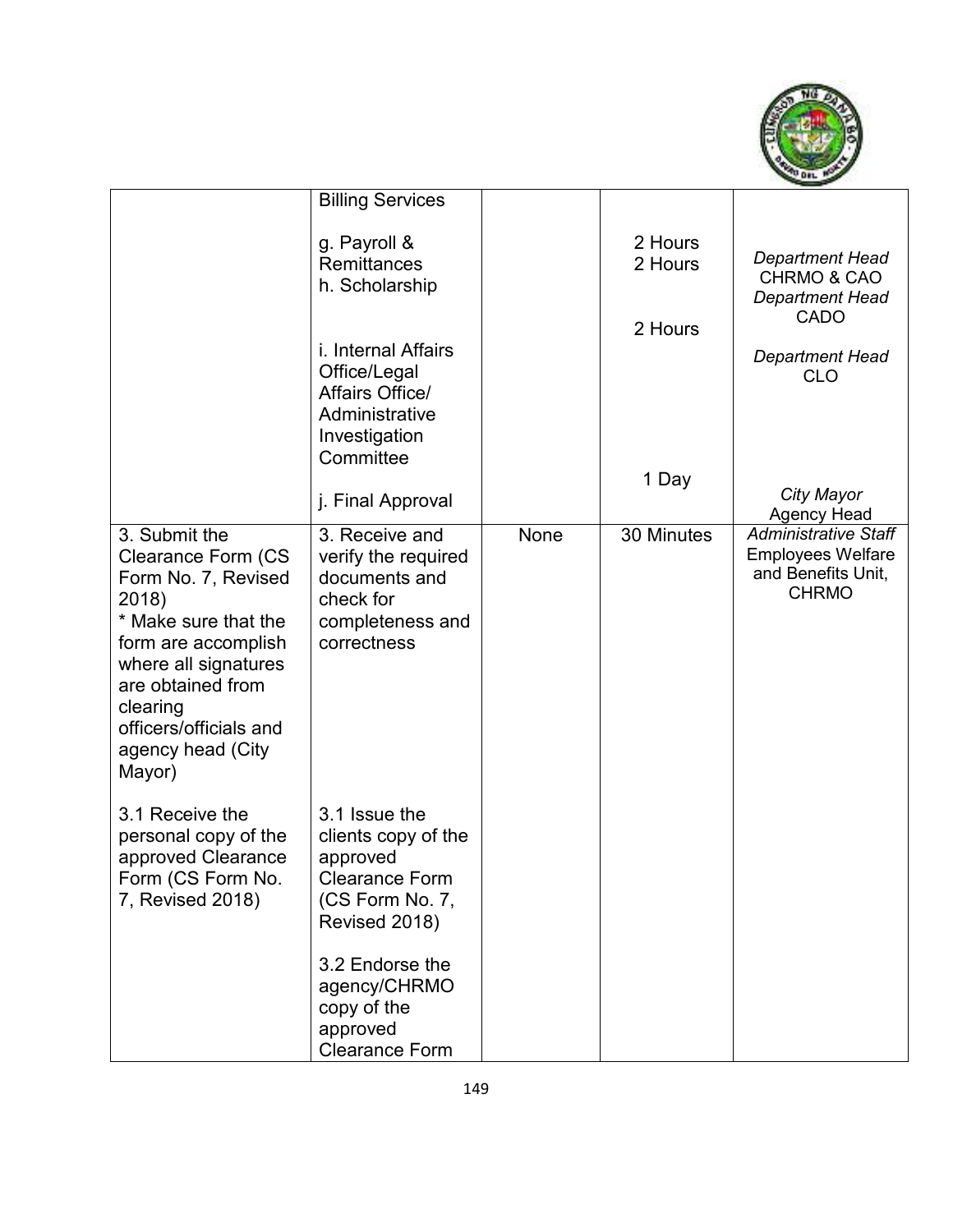

| for filing in the<br>PD201/120 |             |                                                |  |
|--------------------------------|-------------|------------------------------------------------|--|
| <b>TOTAL</b>                   | <b>None</b> | 4 Days, 1<br><b>Hour, 30</b><br><b>Minutes</b> |  |

Issuance of Clearance (Leave of thirty (30) days or more) qualified for multi-stage processing.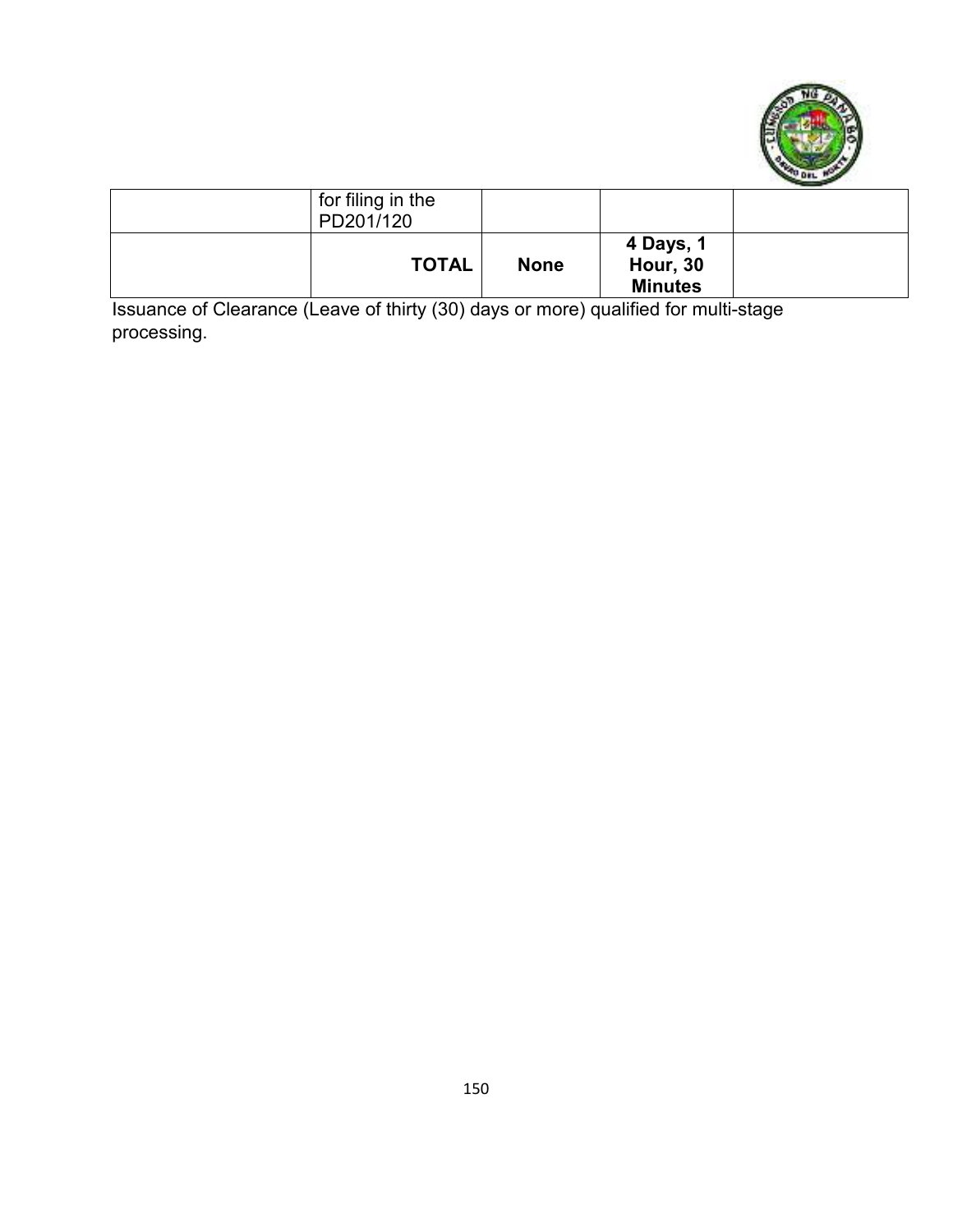## **2. Issuance of Clearance (Maternity Leave, and Separation from the Service)**



The clearance or know as CS Form No. 7, Revised 2018 is a required from the incumbent employees in support to application maternity leave, and separation from the service pursuant to CSC Memorandum Circular No. 2, s. 1985. This a document requirement for the processing of the monetary benefits of the employees and/or former appointee's.

| <b>Office or Division:</b>                                                 | City Human Resource Management Office, Employees Welfare and<br><b>Benefits Unit</b><br>City Treasurer's Office, Treasury Operation, Review and<br><b>Disbursement Section</b><br>City Mayor's Office |                                                                    |  |  |  |
|----------------------------------------------------------------------------|-------------------------------------------------------------------------------------------------------------------------------------------------------------------------------------------------------|--------------------------------------------------------------------|--|--|--|
| <b>Classification:</b>                                                     | Complex                                                                                                                                                                                               |                                                                    |  |  |  |
| <b>Type of Transaction:</b>                                                | G2C - Government to Citizen<br>G2G - Government to Government                                                                                                                                         |                                                                    |  |  |  |
| Who may avail:                                                             | All incumbent employees<br>All separated employees                                                                                                                                                    |                                                                    |  |  |  |
| <b>CHECKLIST OF REQUIREMENTS</b>                                           |                                                                                                                                                                                                       | <b>WHERE TO SECURE</b>                                             |  |  |  |
| <b>Application for Maternity Leave</b>                                     |                                                                                                                                                                                                       |                                                                    |  |  |  |
| Leave Form (Civil Service Form No. 6                                       |                                                                                                                                                                                                       | City Human Resource Management Office -                            |  |  |  |
| Revised 2020)) (4 original copies)                                         |                                                                                                                                                                                                       | <b>Information Desk</b>                                            |  |  |  |
| <b>Pregnancy Verification Medical Certificate</b>                          |                                                                                                                                                                                                       | <b>Employee's Attending Physician</b>                              |  |  |  |
| Upon resume to work for Maternity<br>Leave                                 |                                                                                                                                                                                                       |                                                                    |  |  |  |
| Medical Certificate indicating fit work                                    |                                                                                                                                                                                                       | <b>Employee's Attending Physician</b>                              |  |  |  |
| <b>Application for Mandatory Retirement</b>                                |                                                                                                                                                                                                       |                                                                    |  |  |  |
| Leave Form (Civil Service Form No. 6<br>Revised 2020)) (4 original copies) |                                                                                                                                                                                                       | City Human Resource Management Office -<br><b>Information Desk</b> |  |  |  |
| <b>Application for Early Retirement</b>                                    |                                                                                                                                                                                                       |                                                                    |  |  |  |
| Letter of Intent to Apply for Early<br>Retirement                          |                                                                                                                                                                                                       | Employee                                                           |  |  |  |
| Leave Form (Civil Service Form No. 6<br>Revised 2020)) (4 original copies) |                                                                                                                                                                                                       | City Human Resource Management Office -<br><b>Information Desk</b> |  |  |  |
| <b>Tender of Resignation</b>                                               |                                                                                                                                                                                                       |                                                                    |  |  |  |
| Letter of Intent to Resign                                                 |                                                                                                                                                                                                       | Employee                                                           |  |  |  |
| Acceptance of Resignation (CS Form No.<br>10 Series of 2017)               |                                                                                                                                                                                                       | City Mayor's Office                                                |  |  |  |
| Leave Form (Civil Service Form No. 6                                       |                                                                                                                                                                                                       | City Human Resource Management Office -                            |  |  |  |
| Revised 2020)) (4 original copies)                                         |                                                                                                                                                                                                       | <b>Information Desk</b>                                            |  |  |  |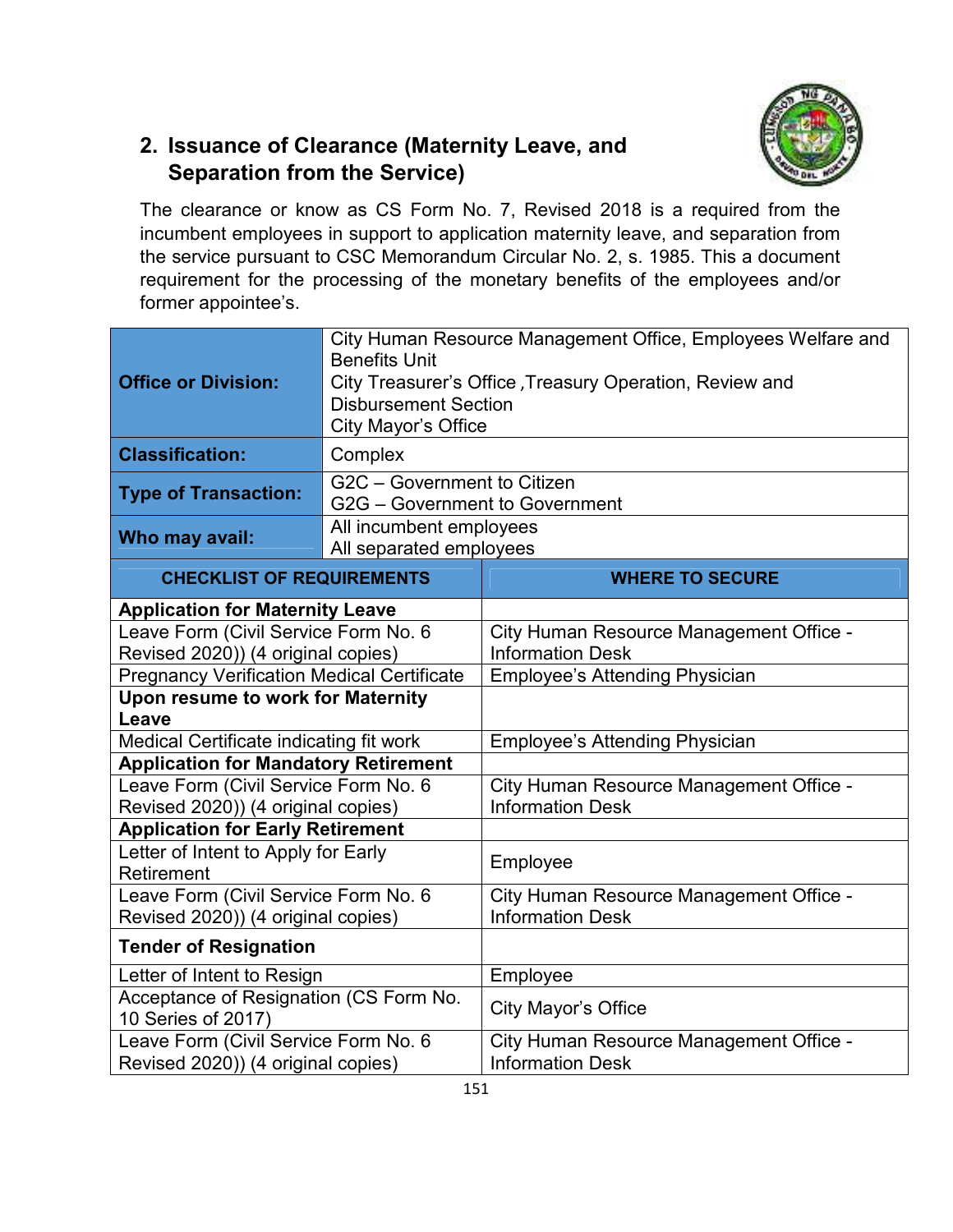

| <b>CLIENT STEPS</b>                                                                                                                                                                                       | <b>AGENCY</b>                                                                                                                                                                                                            | <b>FEES TO BE</b> | <b>PROCESSING</b> | <b>PERSON</b>                                                                                 |
|-----------------------------------------------------------------------------------------------------------------------------------------------------------------------------------------------------------|--------------------------------------------------------------------------------------------------------------------------------------------------------------------------------------------------------------------------|-------------------|-------------------|-----------------------------------------------------------------------------------------------|
|                                                                                                                                                                                                           | <b>ACTIONS</b>                                                                                                                                                                                                           | <b>PAID</b>       | <b>TIME</b>       | <b>RESPONSIBLE</b>                                                                            |
| 1. Submit the<br>approved required<br>document to the<br><b>Employees Welfare</b><br>and Benefits Unit<br>*Make sure the CS<br>Form No. 6 are<br>properly filled out and<br>approved by the<br>Department | 1. Receive and<br>verify the required<br>document and<br>check for<br>completeness and<br>correctness<br>1.1 Advice the<br>client how to<br>obtain the<br>approval of the<br>form and start<br>processing the<br>request | None              | 30 Minutes        | <b>Administrative Staff</b><br><b>Employees Welfare</b><br>and Benefits Unit,<br><b>CHRMO</b> |
| 1.1 Receive the 4<br>blank copies of<br><b>Clearance Form</b>                                                                                                                                             | 1.2 Release 4<br>copies of blank<br><b>Clearance Form</b><br>(CS Form No. 7,<br>Revised 2018)                                                                                                                            |                   |                   |                                                                                               |
| 2. Obtain the<br>signature of the<br>clearing<br>officers/officials and<br>agency head (City                                                                                                              | 2. Clear the<br>employee from<br>work-related<br>accountabilities                                                                                                                                                        | None              | 2 Hours           | Immediate<br>Supervisor                                                                       |
| Mayor)                                                                                                                                                                                                    | 2.1 Clear the<br>employee from<br>money and<br>property<br>accountabilities, to<br>wit                                                                                                                                   |                   | 2 Hours           | <b>Head of Office</b>                                                                         |
|                                                                                                                                                                                                           | a. Supply and<br>Property and Mgt.<br><b>Services</b>                                                                                                                                                                    |                   | 2 Hours           | <b>Department Head</b><br><b>CGSO</b>                                                         |
|                                                                                                                                                                                                           | b. Human<br><b>Resource Welfare</b><br>& Assistance                                                                                                                                                                      |                   | 2 Hours           | <b>Department Head</b><br><b>CHRMO</b>                                                        |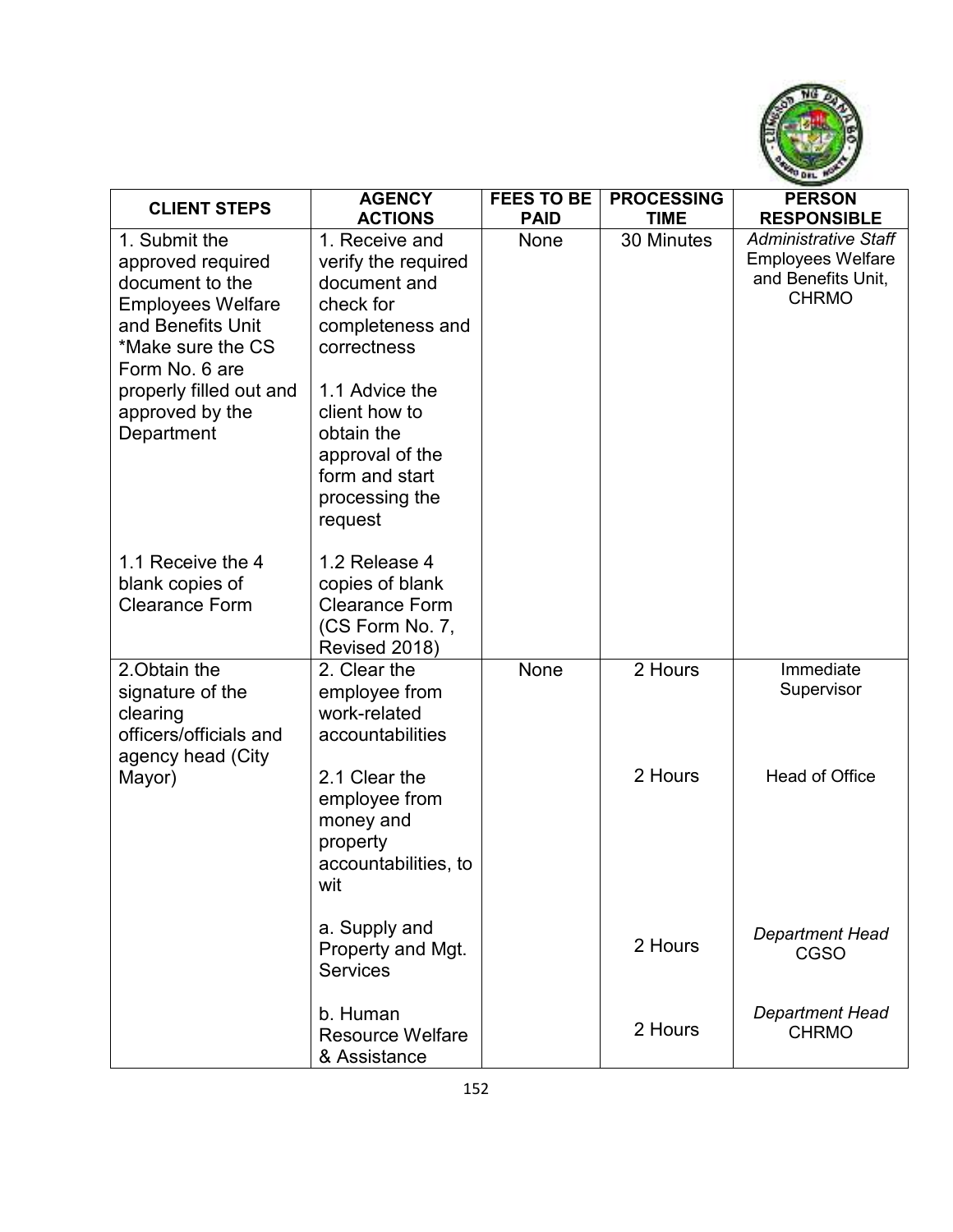

|                                                                                                                                             | c. Agency-<br>accredited Union/                                                                                          |      | 2 Hours    | <b>Union President</b><br><b>PCHGEA</b>                                                       |
|---------------------------------------------------------------------------------------------------------------------------------------------|--------------------------------------------------------------------------------------------------------------------------|------|------------|-----------------------------------------------------------------------------------------------|
|                                                                                                                                             | Cooperative                                                                                                              |      | 2 Hours    | Cooperative<br>Manager<br><b>PCGEMPC</b>                                                      |
|                                                                                                                                             | d. Library<br><b>Services</b>                                                                                            |      | 2 Hours    | <b>Executive Assistant</b><br>IV<br><b>CMO</b>                                                |
|                                                                                                                                             | e. Financial<br><b>Services</b>                                                                                          |      | 2 Hours    | <b>Department Head</b><br><b>CTO</b>                                                          |
|                                                                                                                                             | f. Transaction,<br>Processing &<br><b>Billing Services</b>                                                               |      | 2 Hours    | <b>Department Head</b><br>CAO                                                                 |
|                                                                                                                                             | g. Payroll &<br>Remittances                                                                                              |      | 2 Hours    | <b>Department Head</b><br>CHRMO & CAO                                                         |
|                                                                                                                                             | h. Scholarship                                                                                                           |      | 2 Hours    | <b>Department Head</b><br>CADO                                                                |
|                                                                                                                                             | i. Internal Affairs<br>Office/Legal<br>Affairs Office/<br>Administrative<br>Investigation<br>Committee                   |      | 2 Hours    | <b>Department Head</b><br><b>CLO</b>                                                          |
|                                                                                                                                             | j. Final Approval                                                                                                        |      | 1 Day      | City Mayor<br><b>Agency Head</b>                                                              |
| 3. Submit the 4<br>copies of signed<br>Clearance Form (CS<br>Form No. 7, Revised<br>2018)<br>* Make sure the<br>approval of all<br>clearing | 3. Receive and<br>verify the required<br>documents and<br>check for<br>completeness and<br>correctness<br>3.1 Advice the | None | 35 Minutes | <b>Administrative Staff</b><br><b>Employees Welfare</b><br>and Benefits Unit,<br><b>CHRMO</b> |
| officers/officials and<br>agency head are                                                                                                   | client on the<br>process and                                                                                             |      |            |                                                                                               |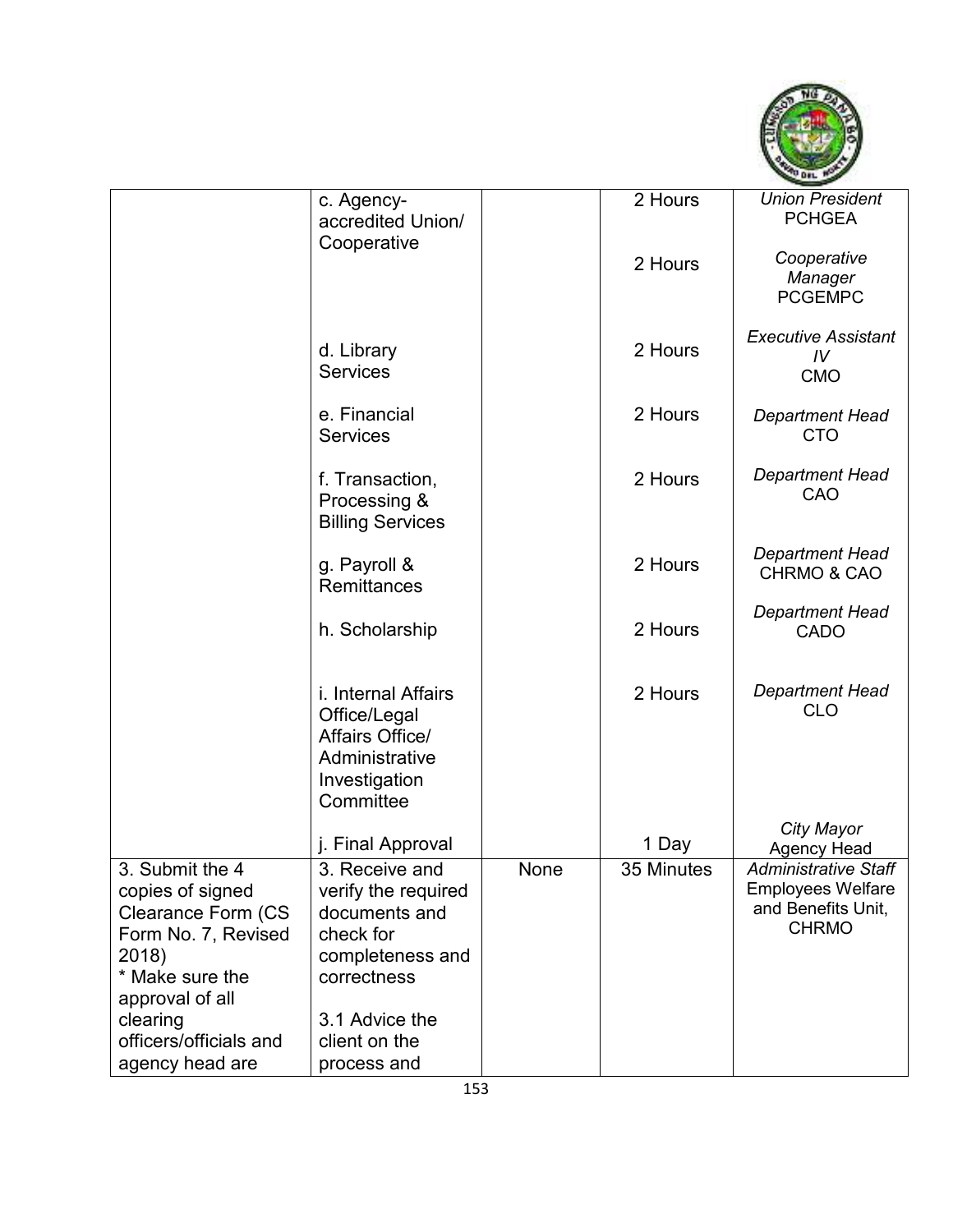

| obtained.                            | endorse to payroll<br>section for<br>preparation of<br>voucher   |             |                                                 |                                                                                 |
|--------------------------------------|------------------------------------------------------------------|-------------|-------------------------------------------------|---------------------------------------------------------------------------------|
|                                      | 2.2 Prepare the<br><b>Disbursement</b><br>voucher                |             | 30 Minutes                                      | <b>Administrative Staff</b><br>Payroll Unit,<br><b>CHRMO</b>                    |
|                                      | 2.3. Certify the<br>statement in the<br>disbursement<br>voucher  |             | 20 Minutes                                      | <b>Department Head</b><br><b>CHRMO</b>                                          |
|                                      | 2.4 Endorse the<br>prepared voucher<br>to the City<br>Accountant |             | 30 Minutes                                      | Clerk<br><b>CHRMO</b>                                                           |
|                                      | 2.5 Certify the<br>allotment<br>obligated                        |             | 2 Hours                                         | <b>Department Head</b><br>CAO                                                   |
|                                      | 2.6 Certify the<br>availability of<br>fund/s                     |             | 2 Hours                                         | <b>Department Head</b><br><b>CTO</b>                                            |
|                                      | 2.7 Approve the<br>payment of<br>indicated<br>statement          |             | 2 Hours                                         | <b>Department Head</b><br><b>CADO</b>                                           |
| 3. Claims terminal<br>leave benefits | 3. Release the<br>terminal leave<br>benefits                     | None        | 2 Hours                                         | <b>Disbursing Officer</b><br>Cash and Check<br>Disbursement Unit,<br><b>CTO</b> |
|                                      | <b>TOTAL</b>                                                     | <b>None</b> | <b>5 Days, 2</b><br>Hours, 25<br><b>Minutes</b> |                                                                                 |

Issuance of Clearance (Maternity Leave, and Separation from the Service) qualified for multi-stage processing.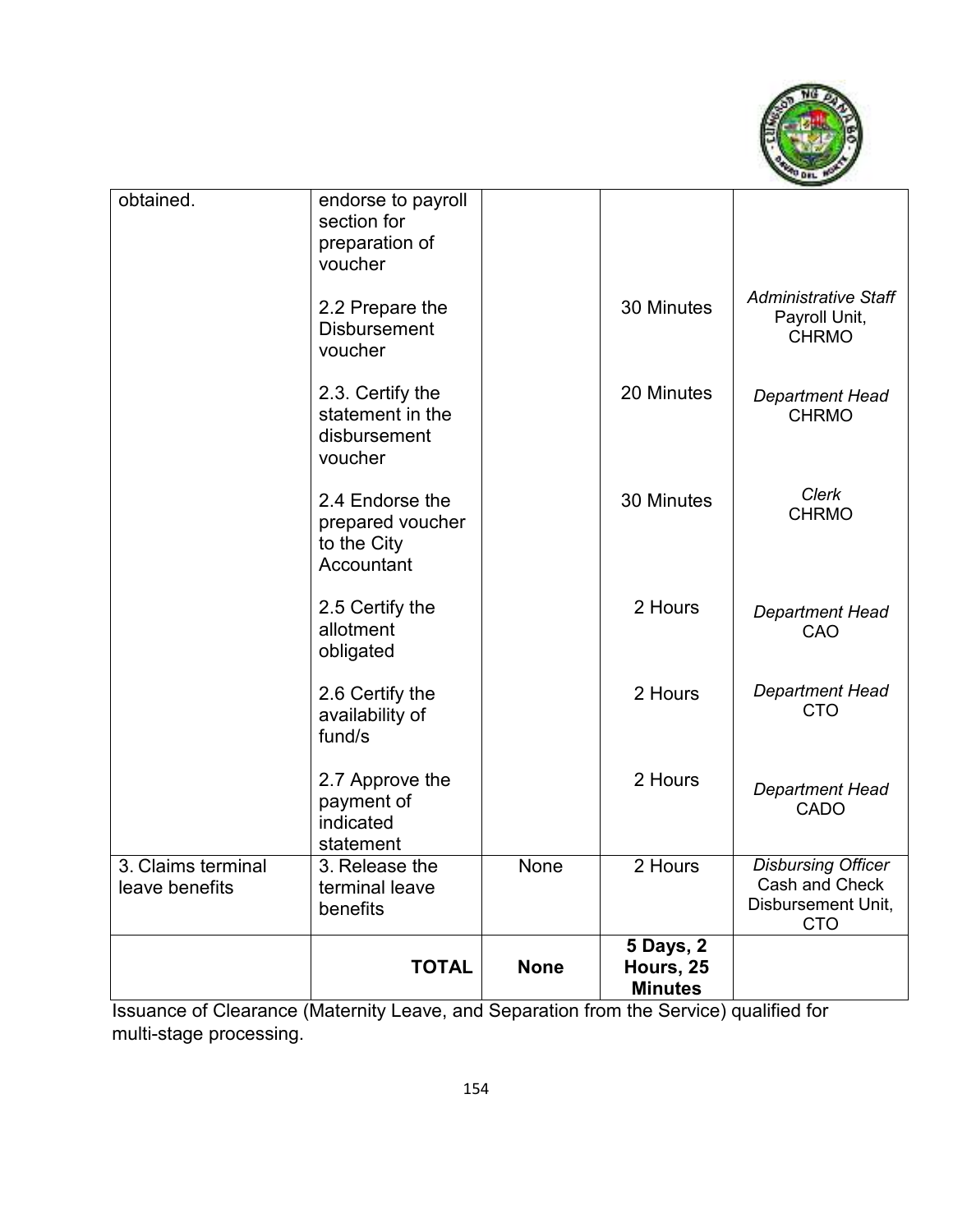

# **3. Issuance of Certification**

The certification indicate the requestor's employment records, and content may differ subject to its purpose such as loans, employment, and/or any legal purpose.

| <b>Office or Division:</b>                                                                                                                                                                                                                                                                                      |                                                                                                                                    | City Human Resource Management Office, Human Resource<br><b>Management Section</b>                    |                                                                            |                                     |  |
|-----------------------------------------------------------------------------------------------------------------------------------------------------------------------------------------------------------------------------------------------------------------------------------------------------------------|------------------------------------------------------------------------------------------------------------------------------------|-------------------------------------------------------------------------------------------------------|----------------------------------------------------------------------------|-------------------------------------|--|
| <b>Classification:</b>                                                                                                                                                                                                                                                                                          | Simple                                                                                                                             |                                                                                                       |                                                                            |                                     |  |
| <b>Type of Transaction:</b>                                                                                                                                                                                                                                                                                     | G2C - Government to Citizen<br>G2G - Government to Government                                                                      |                                                                                                       |                                                                            |                                     |  |
| Who may avail:                                                                                                                                                                                                                                                                                                  |                                                                                                                                    | All incumbent employees<br>All contracted personnel<br>All separated employees                        |                                                                            |                                     |  |
| <b>CHECKLIST OF REQUIREMENTS</b>                                                                                                                                                                                                                                                                                |                                                                                                                                    |                                                                                                       | <b>WHERE TO SECURE</b>                                                     |                                     |  |
| <b>Principal</b>                                                                                                                                                                                                                                                                                                |                                                                                                                                    |                                                                                                       |                                                                            |                                     |  |
| Request Form/ Order of Payment                                                                                                                                                                                                                                                                                  |                                                                                                                                    |                                                                                                       | <b>City Human Resource Management Office</b><br>(CHRMO) - Information Desk |                                     |  |
| <b>Representative</b>                                                                                                                                                                                                                                                                                           |                                                                                                                                    |                                                                                                       |                                                                            |                                     |  |
| Authorization Letter (1 original copy)                                                                                                                                                                                                                                                                          |                                                                                                                                    |                                                                                                       | <b>Citizen or Client Being Represented</b>                                 |                                     |  |
| Valid Identification Card of the person<br>being represented and representative, any<br>of the following (1 photocopy) bring<br>original copies for verification<br>• LGU Transaction ID<br>• Unified Multi-Purpose ID<br>• Passport<br>• Driver's Licence<br>• SSS UMID Card<br>$\bullet$ PRC ID<br>• TIN Card |                                                                                                                                    | <b>CHRMO</b><br><b>GSIS/SSS</b><br><b>DFA</b><br><b>LTO</b><br><b>SSS</b><br><b>PRC</b><br><b>BIR</b> |                                                                            |                                     |  |
| <b>CLIENT STEPS</b>                                                                                                                                                                                                                                                                                             | <b>AGENCY</b><br><b>ACTIONS</b>                                                                                                    | <b>FEES TO BE</b><br><b>PAID</b>                                                                      | <b>PROCESSING</b><br><b>TIME</b>                                           | <b>PERSON</b><br><b>RESPONSIBLE</b> |  |
| 1. Fill out request<br>form and submit at<br>the information<br>desk of CHRMO<br>* Make sure to<br>indicate clearly the<br>purpose of the said<br>document and secure                                                                                                                                           | 1. Receive the<br>request form<br>and verifies the<br>purpose<br>1.1 Issue order of<br>payment and<br>direct client to<br>the City | None                                                                                                  | 1 Hour                                                                     | Clerk<br><b>CHRMO</b>               |  |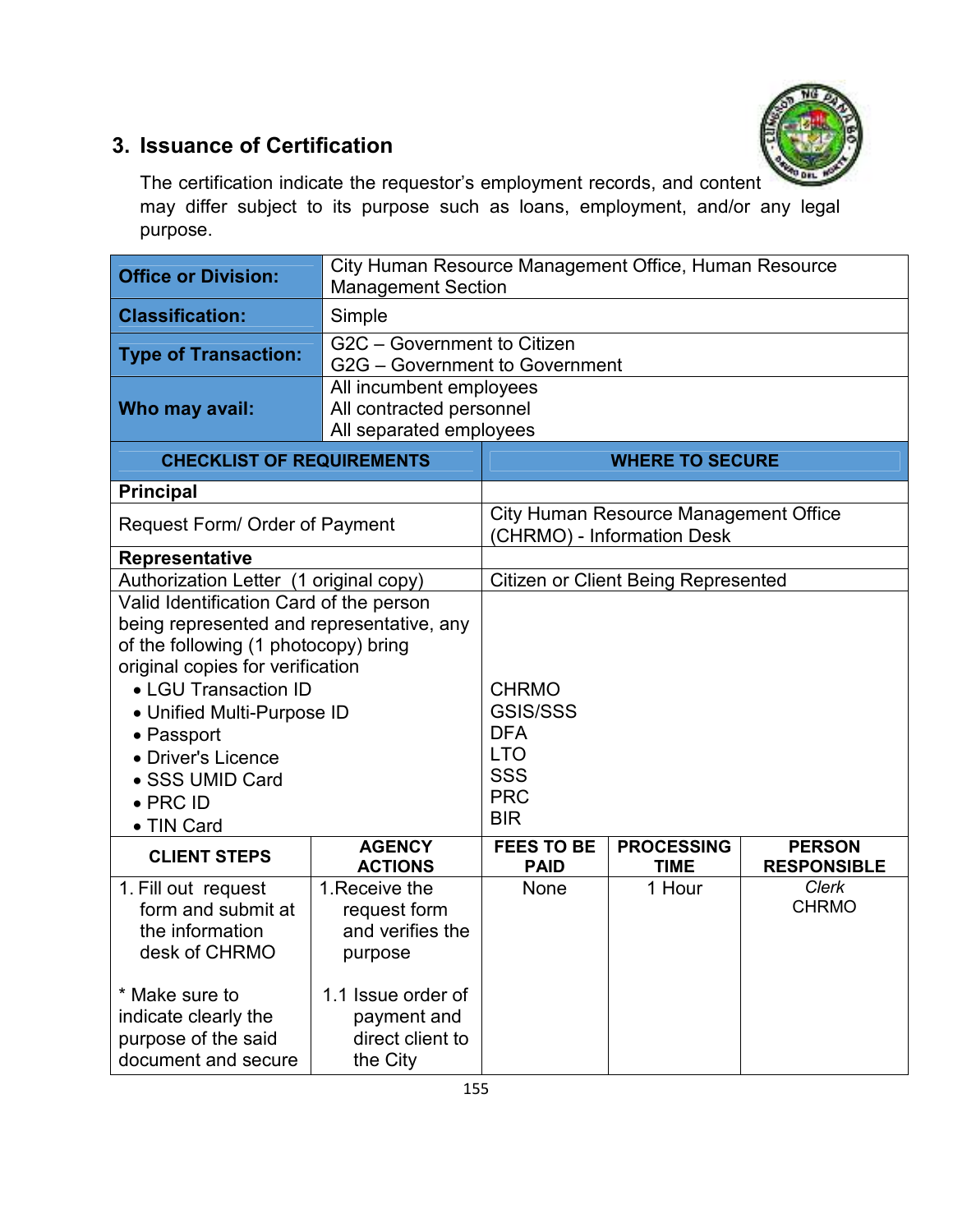

| Order of Payment     | Treasurer's         |            |                             |
|----------------------|---------------------|------------|-----------------------------|
| that will be issued. | Office for          |            |                             |
|                      | Payment             |            |                             |
|                      |                     |            |                             |
|                      | *For separated      |            |                             |
|                      | employees           |            |                             |
|                      |                     |            |                             |
|                      | processing of       |            |                             |
|                      | request will        |            |                             |
|                      | depend on the       |            |                             |
|                      | time of             |            |                             |
|                      | separation and      |            |                             |
|                      | availability of the |            |                             |
|                      | 201 records         |            |                             |
|                      |                     |            |                             |
|                      | 1.2 Endorse the     |            |                             |
|                      | request to the      |            |                             |
|                      | staff in-           |            |                             |
|                      | charge for the      |            |                             |
|                      | preparation of      |            |                             |
|                      | the request         |            |                             |
|                      |                     |            |                             |
|                      |                     |            |                             |
|                      | 1.2 Start the       | 1 Day      | <b>Administrative Staff</b> |
|                      | processing of       |            | Human Resource              |
|                      | the request         |            | Management<br>Section       |
|                      |                     |            | <b>CHRMO</b>                |
|                      | * Includes          |            |                             |
|                      | retrieval of PD201  |            |                             |
|                      | File (at Archive    |            |                             |
|                      | Room, if            |            |                             |
|                      | separated),         |            |                             |
|                      | updating/           |            |                             |
|                      | validation of       |            |                             |
|                      | information &       |            |                             |
|                      | generation of       |            |                             |
|                      | Certification       |            |                             |
|                      |                     |            |                             |
|                      |                     |            | Administrative              |
|                      | 1.3 Review of the   | 45 Minutes | Officer II (HRMO I)         |
|                      | generated           |            | <b>Human Resource</b>       |
|                      | certificate         |            | Management                  |
|                      |                     |            | Section                     |
|                      |                     |            | <b>CHRMO</b>                |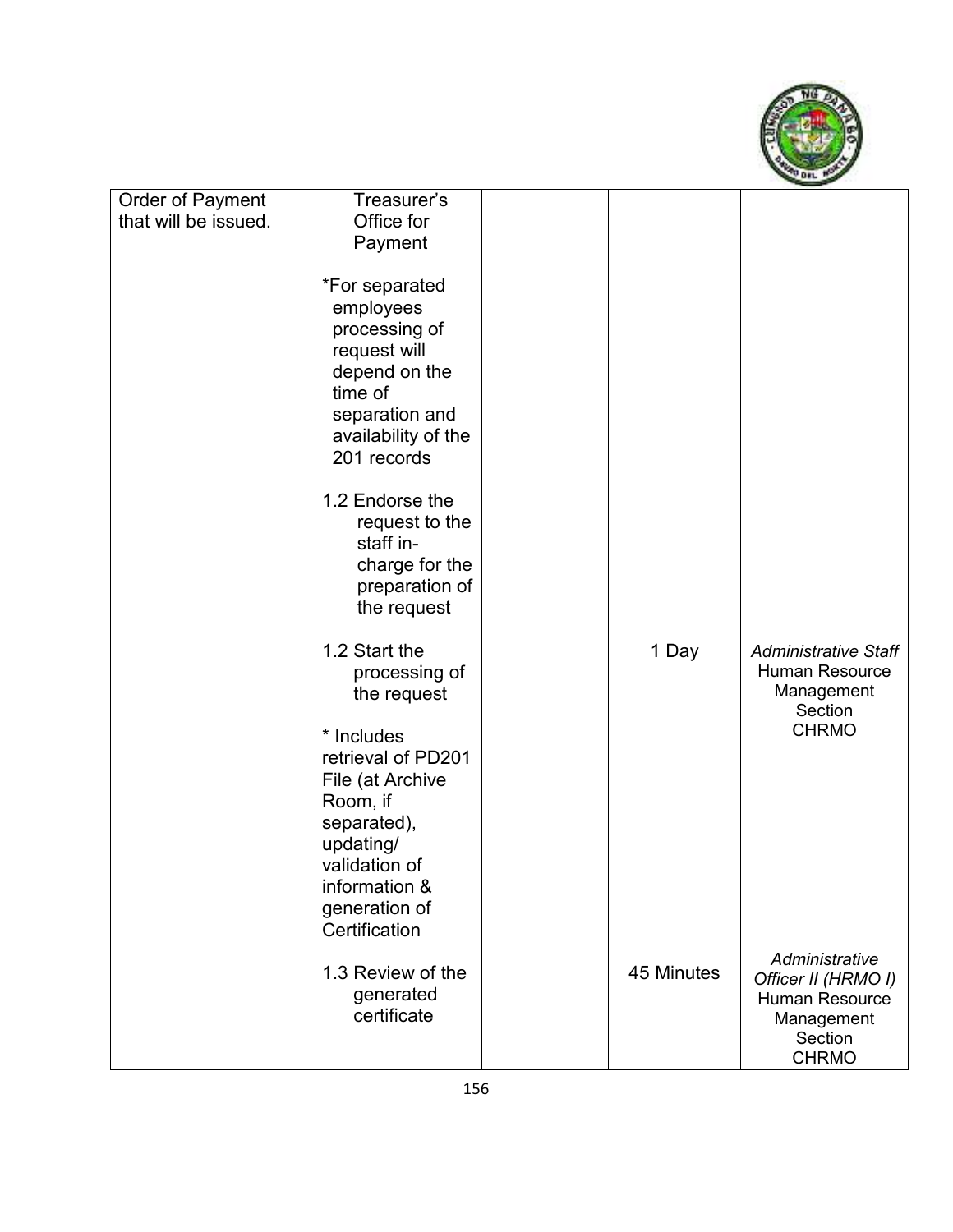

|                                                                                                    | 1.4 Certifies the<br>request                              |                                            | 15 Minutes                 | <b>Department Head</b><br><b>CHRMO</b>               |
|----------------------------------------------------------------------------------------------------|-----------------------------------------------------------|--------------------------------------------|----------------------------|------------------------------------------------------|
| 2. Go to the City<br><b>Treasurer's Office</b><br>and secure priority<br>number at queuing         | 2. Provide priority<br>number from the<br>queuing machine | Certificate -<br><b>PHP</b><br>100.00/copy | 5 Minutes                  | <b>Clerk</b><br><b>CTO</b>                           |
| machine and wait for<br>the number to be<br>called to pay the<br>assigned fees                     | 2.1 Accept<br>payment based on<br>the Order of<br>Payment |                                            | 35 Minutes                 | <b>Revenue Collection</b><br>Clerk III<br><b>CTO</b> |
| *Make sure to secure<br><b>Official Receipt that</b><br>will be issued upon<br>payment             | 2.2 Issue the<br><b>Official Receipt</b>                  |                                            |                            |                                                      |
| 3. Return to the City<br><b>Human Resource</b><br><b>Management Office</b><br>for the releasing of | 3. Receive, verify<br>and record the<br>official receipt  | None                                       | 25 Minutes                 | Clerk<br><b>CHRMO</b>                                |
| requested certificate                                                                              | 3.1 Release the<br>requested                              |                                            |                            |                                                      |
| *Make sure to review<br>the requested                                                              | certificate                                               |                                            |                            |                                                      |
| document upon<br>receipt of certificate                                                            | 3.2 Advice client<br>to review and sign                   |                                            |                            |                                                      |
| and sign the logbook<br>before leaving the                                                         | the logbook                                               |                                            |                            |                                                      |
| premises                                                                                           |                                                           |                                            |                            |                                                      |
|                                                                                                    |                                                           | Certificate -                              | 1 Day, 3                   |                                                      |
|                                                                                                    | <b>TOTAL</b>                                              | <b>PHP</b><br>100.00/copy                  | Hours, 5<br><b>Minutes</b> |                                                      |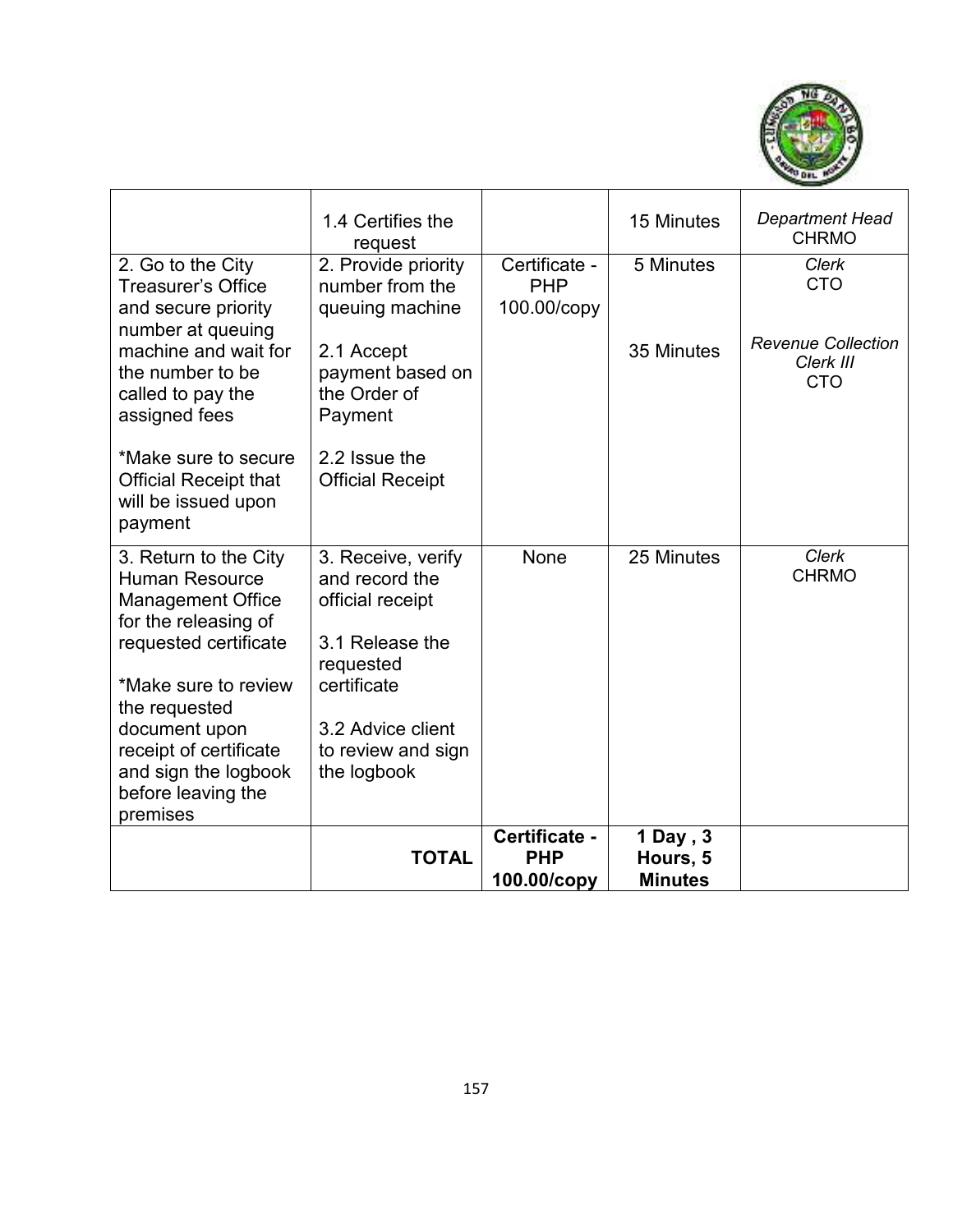

## **4. Issuance of Service Records**

The service record indicates detailed employment records including his/her document is requested as an attachment for personal use such as loans, employment, and/or any legal purpose.

| <b>Office or Division:</b>                                                                                                                                       | City Human Resource Management Office, Human Resource<br><b>Management Section</b>                                     |                                  |                                            |                                     |
|------------------------------------------------------------------------------------------------------------------------------------------------------------------|------------------------------------------------------------------------------------------------------------------------|----------------------------------|--------------------------------------------|-------------------------------------|
| <b>Classification:</b>                                                                                                                                           | Simple                                                                                                                 |                                  |                                            |                                     |
| <b>Type of Transaction:</b>                                                                                                                                      | G2C - Government to Citizen<br>G2G - Government to Government                                                          |                                  |                                            |                                     |
| Who may avail:                                                                                                                                                   | All incumbent employees<br>All separated employees                                                                     |                                  |                                            |                                     |
| <b>CHECKLIST OF REQUIREMENTS</b>                                                                                                                                 |                                                                                                                        |                                  | <b>WHERE TO SECURE</b>                     |                                     |
| <b>Principal</b>                                                                                                                                                 |                                                                                                                        |                                  |                                            |                                     |
| Request Form/ Order of Payment                                                                                                                                   |                                                                                                                        | <b>Information Desk</b>          | City Human Resource Management Office -    |                                     |
| <b>Representative</b>                                                                                                                                            |                                                                                                                        |                                  |                                            |                                     |
| Authorization Letter (if applicable)                                                                                                                             |                                                                                                                        |                                  | <b>Citizen or Client Being Represented</b> |                                     |
| Valid Identification Card of the person<br>being represented and representative, any<br>of the following (1 photocopy) bring<br>original copies for verification |                                                                                                                        |                                  |                                            |                                     |
| • LGU Transaction ID                                                                                                                                             |                                                                                                                        | <b>CHRMO</b><br><b>GSIS/SSS</b>  |                                            |                                     |
| • Unified Multi-Purpose ID<br>• Passport                                                                                                                         |                                                                                                                        | <b>DFA</b>                       |                                            |                                     |
| • Driver's Licence                                                                                                                                               |                                                                                                                        | <b>LTO</b>                       |                                            |                                     |
| • SSS UMID Card                                                                                                                                                  |                                                                                                                        | <b>SSS</b>                       |                                            |                                     |
| $\bullet$ PRC ID                                                                                                                                                 |                                                                                                                        | <b>PRC</b>                       |                                            |                                     |
| • TIN Card                                                                                                                                                       |                                                                                                                        | <b>BIR</b>                       |                                            |                                     |
| <b>CLIENT STEPS</b>                                                                                                                                              | <b>AGENCY</b><br><b>ACTIONS</b>                                                                                        | <b>FEES TO BE</b><br><b>PAID</b> | <b>PROCESSING</b><br><b>TIME</b>           | <b>PERSON</b><br><b>RESPONSIBLE</b> |
| 1. Fill out request<br>form and submit at<br>the information desk<br>of CHRMO<br>* Make sure to<br>indicate clearly the<br>purpose of the said                   | 1. Receive the<br>request form<br>and verifies the<br>purpose<br>1.1 Issue order of<br>payment and<br>direct client to | None                             | 1 Hour                                     | <b>Clerk</b><br><b>CHRMO</b>        |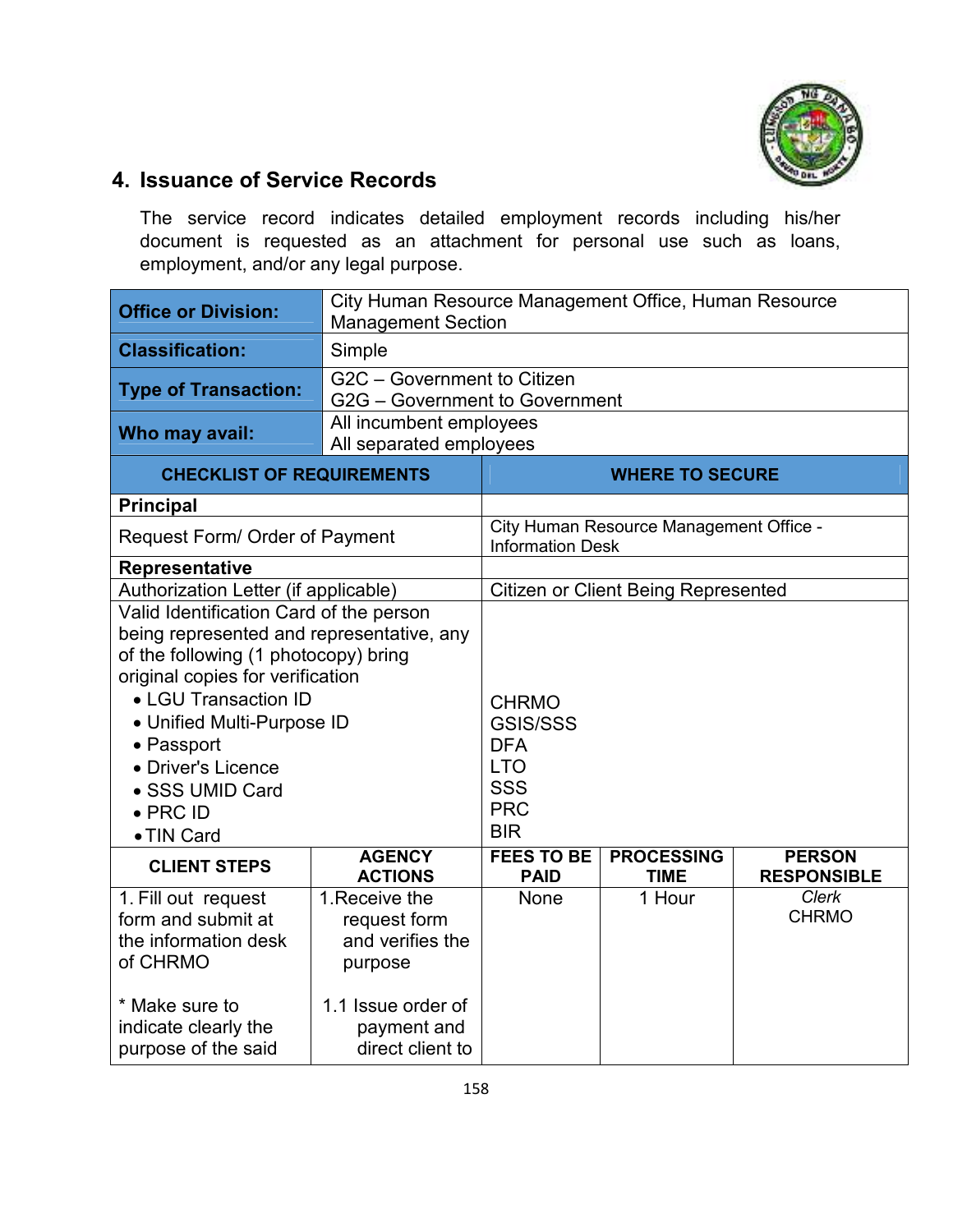

| document and secure<br>the City<br>Order of Payment<br>Treasurer's<br>Office for<br>that will be issued.<br>Payment<br>1.2 Endorse the<br>request to the<br>staff in-<br>charge for the<br>preparation of<br>the request<br><b>Administrative Staff</b><br><b>Human Resource</b><br>1.3 Start the<br>1 Day<br>Management<br>processing of<br>Section<br>the request<br><b>CHRMO</b><br>* Includes<br>retrieval of PD201<br>File (at Archive<br>Room, if<br>separated),<br>updating/<br>validation of<br>information &<br>generation of<br><b>Service Record</b><br>Administrative<br>45 Minutes<br>1.4 Review the<br>Officer II (HRMO I)<br>generated service<br><b>Human Resource</b><br>record<br>Management<br><b>Section</b><br><b>CHRMO</b><br>1.5 Certifies the<br><b>Department Head</b><br><b>CHRMO</b><br>15 Minutes<br>request<br><b>Clerk</b><br>Service<br>5 Minutes<br>2. Provide priority<br>2. Go to the City<br><b>CTO</b><br><b>Treasurer's Office</b><br>number from the<br>Record - PHP<br>and secure priority<br>queuing machine<br>100.00/copy<br>number at queuing<br><b>Revenue Collection</b><br>machine and wait for<br>35 Minutes<br>2.1 Accept |  |  |           |
|---------------------------------------------------------------------------------------------------------------------------------------------------------------------------------------------------------------------------------------------------------------------------------------------------------------------------------------------------------------------------------------------------------------------------------------------------------------------------------------------------------------------------------------------------------------------------------------------------------------------------------------------------------------------------------------------------------------------------------------------------------------------------------------------------------------------------------------------------------------------------------------------------------------------------------------------------------------------------------------------------------------------------------------------------------------------------------------------------------------------------------------------------------------------------|--|--|-----------|
|                                                                                                                                                                                                                                                                                                                                                                                                                                                                                                                                                                                                                                                                                                                                                                                                                                                                                                                                                                                                                                                                                                                                                                           |  |  |           |
|                                                                                                                                                                                                                                                                                                                                                                                                                                                                                                                                                                                                                                                                                                                                                                                                                                                                                                                                                                                                                                                                                                                                                                           |  |  |           |
|                                                                                                                                                                                                                                                                                                                                                                                                                                                                                                                                                                                                                                                                                                                                                                                                                                                                                                                                                                                                                                                                                                                                                                           |  |  |           |
|                                                                                                                                                                                                                                                                                                                                                                                                                                                                                                                                                                                                                                                                                                                                                                                                                                                                                                                                                                                                                                                                                                                                                                           |  |  |           |
|                                                                                                                                                                                                                                                                                                                                                                                                                                                                                                                                                                                                                                                                                                                                                                                                                                                                                                                                                                                                                                                                                                                                                                           |  |  |           |
|                                                                                                                                                                                                                                                                                                                                                                                                                                                                                                                                                                                                                                                                                                                                                                                                                                                                                                                                                                                                                                                                                                                                                                           |  |  |           |
|                                                                                                                                                                                                                                                                                                                                                                                                                                                                                                                                                                                                                                                                                                                                                                                                                                                                                                                                                                                                                                                                                                                                                                           |  |  |           |
|                                                                                                                                                                                                                                                                                                                                                                                                                                                                                                                                                                                                                                                                                                                                                                                                                                                                                                                                                                                                                                                                                                                                                                           |  |  |           |
|                                                                                                                                                                                                                                                                                                                                                                                                                                                                                                                                                                                                                                                                                                                                                                                                                                                                                                                                                                                                                                                                                                                                                                           |  |  |           |
|                                                                                                                                                                                                                                                                                                                                                                                                                                                                                                                                                                                                                                                                                                                                                                                                                                                                                                                                                                                                                                                                                                                                                                           |  |  |           |
|                                                                                                                                                                                                                                                                                                                                                                                                                                                                                                                                                                                                                                                                                                                                                                                                                                                                                                                                                                                                                                                                                                                                                                           |  |  |           |
|                                                                                                                                                                                                                                                                                                                                                                                                                                                                                                                                                                                                                                                                                                                                                                                                                                                                                                                                                                                                                                                                                                                                                                           |  |  |           |
|                                                                                                                                                                                                                                                                                                                                                                                                                                                                                                                                                                                                                                                                                                                                                                                                                                                                                                                                                                                                                                                                                                                                                                           |  |  |           |
|                                                                                                                                                                                                                                                                                                                                                                                                                                                                                                                                                                                                                                                                                                                                                                                                                                                                                                                                                                                                                                                                                                                                                                           |  |  |           |
|                                                                                                                                                                                                                                                                                                                                                                                                                                                                                                                                                                                                                                                                                                                                                                                                                                                                                                                                                                                                                                                                                                                                                                           |  |  |           |
|                                                                                                                                                                                                                                                                                                                                                                                                                                                                                                                                                                                                                                                                                                                                                                                                                                                                                                                                                                                                                                                                                                                                                                           |  |  |           |
|                                                                                                                                                                                                                                                                                                                                                                                                                                                                                                                                                                                                                                                                                                                                                                                                                                                                                                                                                                                                                                                                                                                                                                           |  |  |           |
|                                                                                                                                                                                                                                                                                                                                                                                                                                                                                                                                                                                                                                                                                                                                                                                                                                                                                                                                                                                                                                                                                                                                                                           |  |  |           |
|                                                                                                                                                                                                                                                                                                                                                                                                                                                                                                                                                                                                                                                                                                                                                                                                                                                                                                                                                                                                                                                                                                                                                                           |  |  |           |
|                                                                                                                                                                                                                                                                                                                                                                                                                                                                                                                                                                                                                                                                                                                                                                                                                                                                                                                                                                                                                                                                                                                                                                           |  |  |           |
|                                                                                                                                                                                                                                                                                                                                                                                                                                                                                                                                                                                                                                                                                                                                                                                                                                                                                                                                                                                                                                                                                                                                                                           |  |  |           |
|                                                                                                                                                                                                                                                                                                                                                                                                                                                                                                                                                                                                                                                                                                                                                                                                                                                                                                                                                                                                                                                                                                                                                                           |  |  |           |
|                                                                                                                                                                                                                                                                                                                                                                                                                                                                                                                                                                                                                                                                                                                                                                                                                                                                                                                                                                                                                                                                                                                                                                           |  |  |           |
|                                                                                                                                                                                                                                                                                                                                                                                                                                                                                                                                                                                                                                                                                                                                                                                                                                                                                                                                                                                                                                                                                                                                                                           |  |  |           |
|                                                                                                                                                                                                                                                                                                                                                                                                                                                                                                                                                                                                                                                                                                                                                                                                                                                                                                                                                                                                                                                                                                                                                                           |  |  |           |
|                                                                                                                                                                                                                                                                                                                                                                                                                                                                                                                                                                                                                                                                                                                                                                                                                                                                                                                                                                                                                                                                                                                                                                           |  |  |           |
|                                                                                                                                                                                                                                                                                                                                                                                                                                                                                                                                                                                                                                                                                                                                                                                                                                                                                                                                                                                                                                                                                                                                                                           |  |  |           |
|                                                                                                                                                                                                                                                                                                                                                                                                                                                                                                                                                                                                                                                                                                                                                                                                                                                                                                                                                                                                                                                                                                                                                                           |  |  |           |
|                                                                                                                                                                                                                                                                                                                                                                                                                                                                                                                                                                                                                                                                                                                                                                                                                                                                                                                                                                                                                                                                                                                                                                           |  |  |           |
|                                                                                                                                                                                                                                                                                                                                                                                                                                                                                                                                                                                                                                                                                                                                                                                                                                                                                                                                                                                                                                                                                                                                                                           |  |  |           |
|                                                                                                                                                                                                                                                                                                                                                                                                                                                                                                                                                                                                                                                                                                                                                                                                                                                                                                                                                                                                                                                                                                                                                                           |  |  |           |
|                                                                                                                                                                                                                                                                                                                                                                                                                                                                                                                                                                                                                                                                                                                                                                                                                                                                                                                                                                                                                                                                                                                                                                           |  |  |           |
|                                                                                                                                                                                                                                                                                                                                                                                                                                                                                                                                                                                                                                                                                                                                                                                                                                                                                                                                                                                                                                                                                                                                                                           |  |  |           |
|                                                                                                                                                                                                                                                                                                                                                                                                                                                                                                                                                                                                                                                                                                                                                                                                                                                                                                                                                                                                                                                                                                                                                                           |  |  |           |
|                                                                                                                                                                                                                                                                                                                                                                                                                                                                                                                                                                                                                                                                                                                                                                                                                                                                                                                                                                                                                                                                                                                                                                           |  |  |           |
|                                                                                                                                                                                                                                                                                                                                                                                                                                                                                                                                                                                                                                                                                                                                                                                                                                                                                                                                                                                                                                                                                                                                                                           |  |  |           |
|                                                                                                                                                                                                                                                                                                                                                                                                                                                                                                                                                                                                                                                                                                                                                                                                                                                                                                                                                                                                                                                                                                                                                                           |  |  |           |
|                                                                                                                                                                                                                                                                                                                                                                                                                                                                                                                                                                                                                                                                                                                                                                                                                                                                                                                                                                                                                                                                                                                                                                           |  |  |           |
|                                                                                                                                                                                                                                                                                                                                                                                                                                                                                                                                                                                                                                                                                                                                                                                                                                                                                                                                                                                                                                                                                                                                                                           |  |  | Clerk III |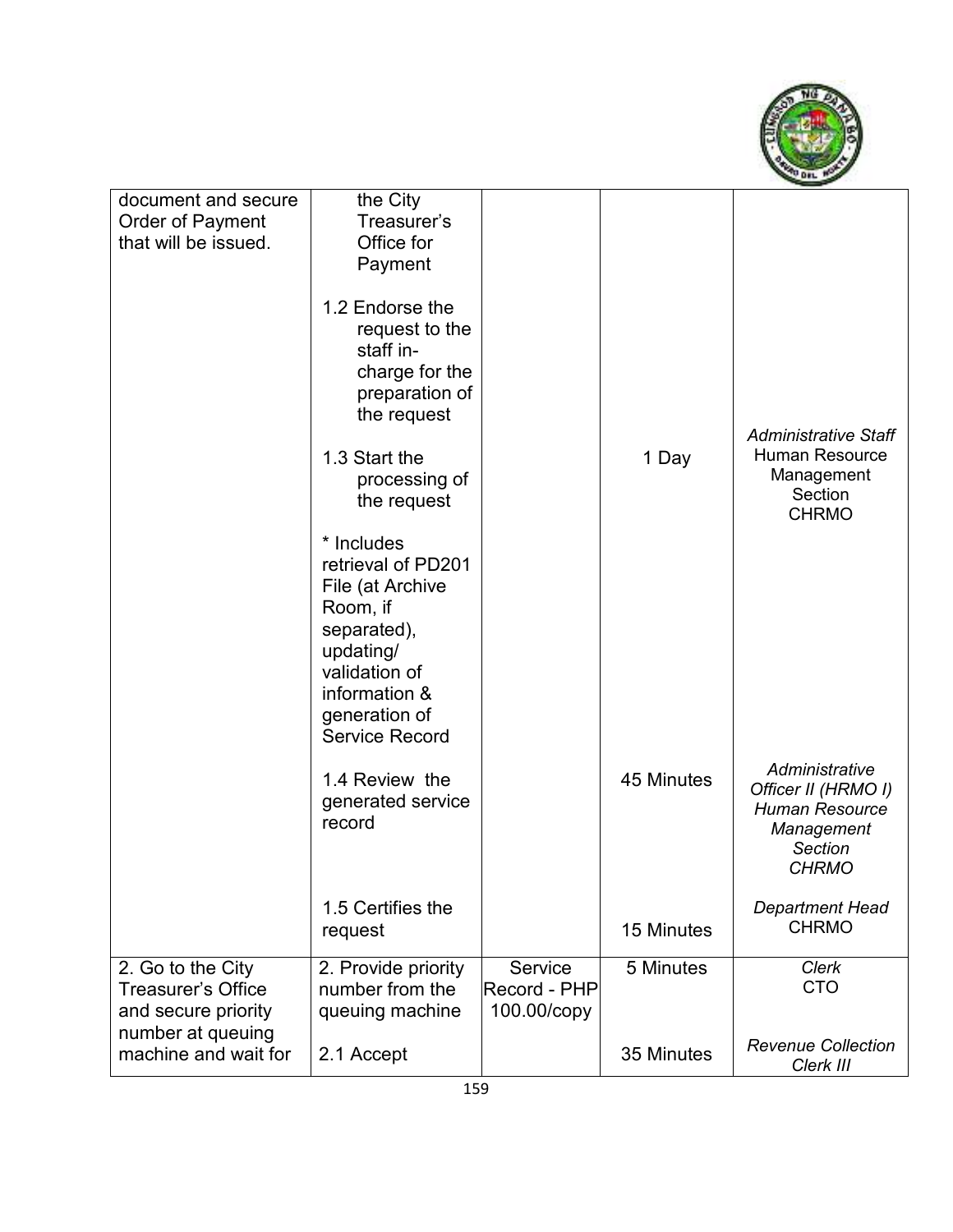

| the number to be<br>called to pay the<br>assigned fees<br>*Make sure to secure<br><b>Official Receipt that</b><br>will be issued upon<br>payment                                                                                                                          | payment based on<br>the Order of<br>Payment<br>2.2 Issue the<br><b>Official Receipt</b>                                                                           |                                                         |                                         | <b>CTO</b>                   |
|---------------------------------------------------------------------------------------------------------------------------------------------------------------------------------------------------------------------------------------------------------------------------|-------------------------------------------------------------------------------------------------------------------------------------------------------------------|---------------------------------------------------------|-----------------------------------------|------------------------------|
| 3. Return to the City<br><b>Human Resource</b><br><b>Management Office</b><br>for the releasing of<br>requested certificate<br>*Make sure to review<br>the requested<br>document upon<br>receipt of certificate<br>and sign the logbook<br>before leaving the<br>premises | 3. Receive, verify<br>and record the<br>official receipt<br>3.1 Release the<br>requested<br>certificate<br>3.2 Advice client<br>to review and sign<br>the logbook | None                                                    | 30 Minutes                              | <b>Clerk</b><br><b>CHRMO</b> |
|                                                                                                                                                                                                                                                                           | <b>TOTAL</b>                                                                                                                                                      | <b>Service</b><br>Record -<br><b>PHP</b><br>100.00/copy | 1 Day, 3<br>Hours, 10<br><b>Minutes</b> |                              |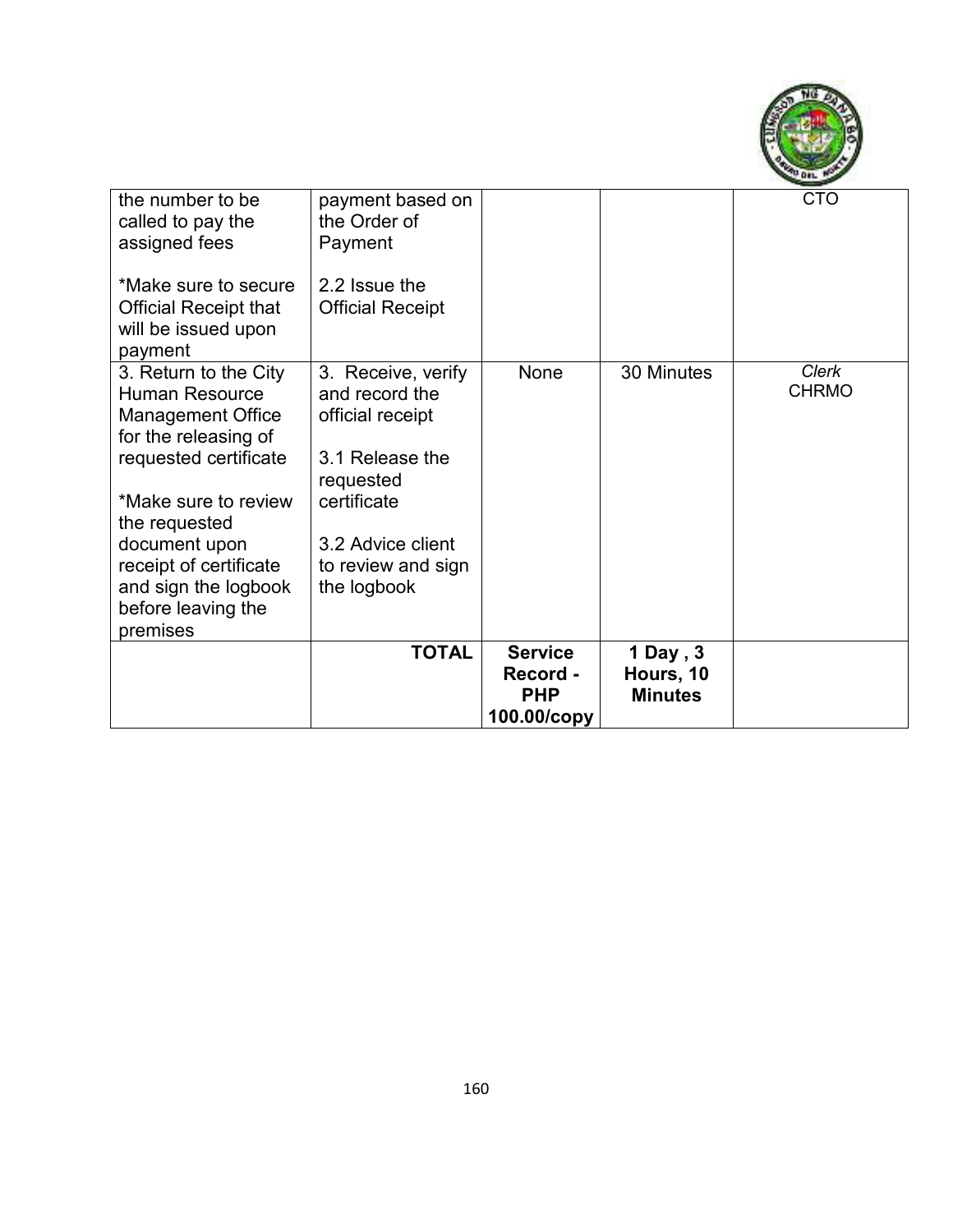# **5. Certification for Loan Application (Creditors excluding Land Bank of the Philippines)**

The document is requested as an attachment for salary loan purpose, it certifies the employee's Net Take Home Pay. As such the Certificate of Net Take Home Pay (NTHP) shall be issued in compliance with the implementation of the P5,000 Net Take Home Pay (NTHP) threshold relative to the issuance of Republic Act No. 11260 entitled An Act Appropriating Funds for the Operation of the Government of the Republic of the Philippines from January One to December Thirty-One, Two Thousand and Nineteen and for Other Purposes, or the General Appropriations Act (GAA) for Fiscal Year (FY) 2022.

| <b>Office or Division:</b>                                                                                                                                                                                                                                |                                      | City Human Resource Management Office, Human Resource<br><b>Management Section</b>                    |                                         |                                     |
|-----------------------------------------------------------------------------------------------------------------------------------------------------------------------------------------------------------------------------------------------------------|--------------------------------------|-------------------------------------------------------------------------------------------------------|-----------------------------------------|-------------------------------------|
| <b>Classification:</b>                                                                                                                                                                                                                                    | Complex                              |                                                                                                       |                                         |                                     |
| <b>Type of Transaction:</b>                                                                                                                                                                                                                               | G2G - Government to Government       |                                                                                                       |                                         |                                     |
| Who may avail:                                                                                                                                                                                                                                            | All incumbent employees              |                                                                                                       |                                         |                                     |
| <b>CHECKLIST OF REQUIREMENTS</b>                                                                                                                                                                                                                          |                                      |                                                                                                       | <b>WHERE TO SECURE</b>                  |                                     |
| Request Form/ Order of Payment                                                                                                                                                                                                                            |                                      | <b>Information Desk</b>                                                                               | City Human Resource Management Office - |                                     |
| <b>Bank/Creditor Form/s</b>                                                                                                                                                                                                                               |                                      | Lending Institution                                                                                   |                                         |                                     |
| Valid Identification Card, any of the<br>following (1 photocopy) bring original<br>copies for verification<br>• LGU Transaction ID<br>• Unified Multi-Purpose ID<br>• Passport<br>• Driver's Licence<br>• SSS UMID Card<br>$\bullet$ PRC ID<br>• TIN Card |                                      | <b>CHRMO</b><br><b>GSIS/SSS</b><br><b>DFA</b><br><b>LTO</b><br><b>SSS</b><br><b>PRC</b><br><b>BIR</b> |                                         |                                     |
| Payslips within the last two (2) and/or<br>three (3) months prior to date of loan<br>application. (1photocopy each) bring<br>original copies for verification                                                                                             |                                      | Employee                                                                                              |                                         |                                     |
| <b>CLIENT STEPS</b>                                                                                                                                                                                                                                       | <b>AGENCY</b><br><b>ACTIONS</b>      | <b>FEES TO BE</b><br><b>PAID</b>                                                                      | <b>PROCESSING</b><br><b>TIME</b>        | <b>PERSON</b><br><b>RESPONSIBLE</b> |
| 1. Fill out request<br>form and submit the                                                                                                                                                                                                                | 1. Receive, verify<br>and review the | None                                                                                                  | 30 Minutes                              | <b>Clerk</b><br><b>CHRMO</b>        |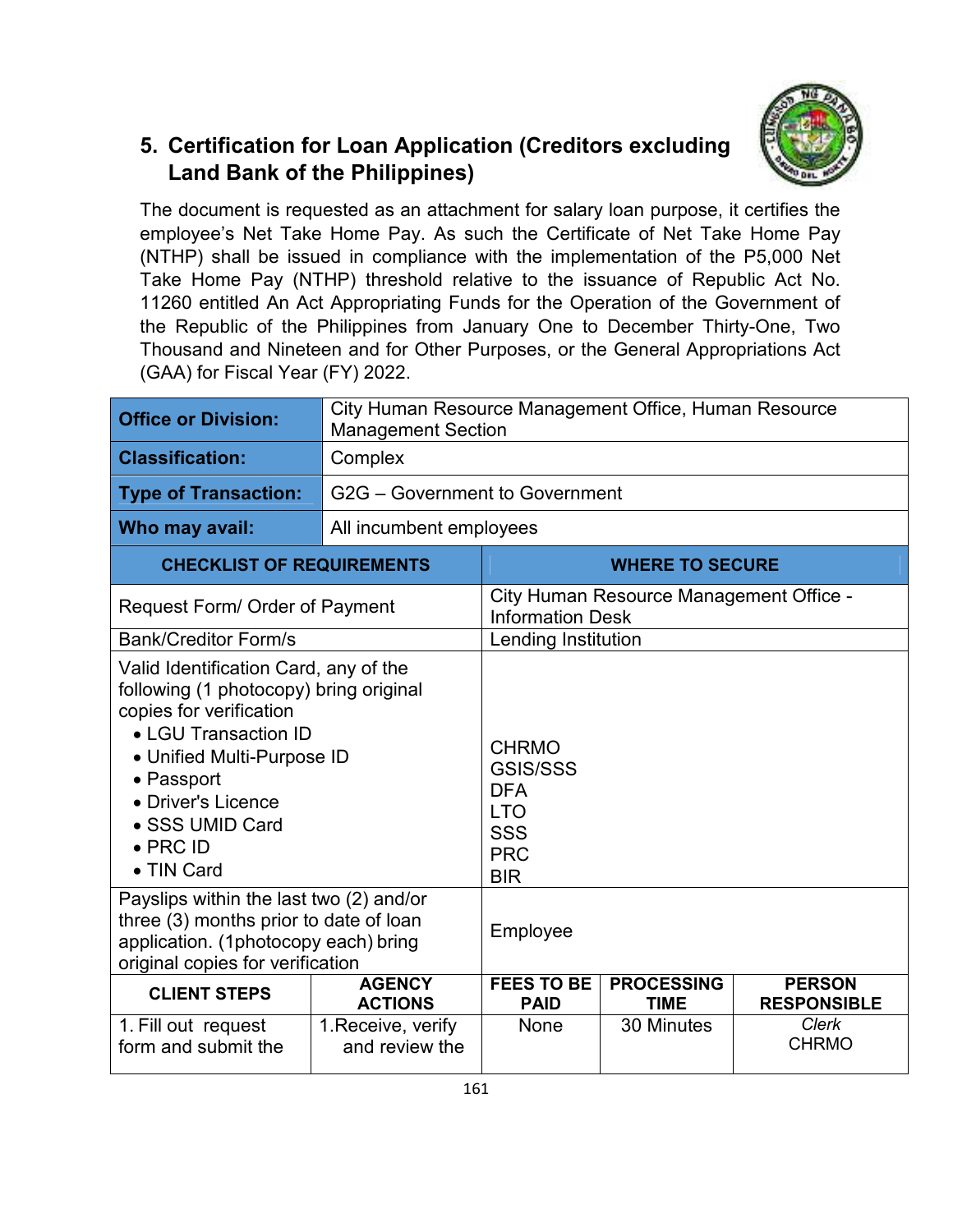

| requirements at the                       | requirements                    |                |            |                                                      |
|-------------------------------------------|---------------------------------|----------------|------------|------------------------------------------------------|
| information desk of<br><b>CHRMO</b>       | 1.1 Issue order of              |                |            |                                                      |
|                                           |                                 |                |            |                                                      |
| * Make sure to                            | payment and<br>direct client to |                |            |                                                      |
| indicate clearly the                      | the City                        |                |            |                                                      |
| purpose of the said                       | Treasurer's                     |                |            |                                                      |
| document and secure                       | Office for                      |                |            |                                                      |
| Order of Payment                          | Payment                         |                |            |                                                      |
| that will be issued.                      |                                 |                |            |                                                      |
|                                           | 1.2 Endorse the                 |                |            |                                                      |
|                                           | request to the                  |                |            |                                                      |
|                                           | staff in-                       |                |            |                                                      |
|                                           | charge for the                  |                |            |                                                      |
|                                           | preparation of                  |                |            |                                                      |
|                                           | the request                     |                |            |                                                      |
|                                           |                                 |                |            | <b>Administrative Staff</b><br><b>Human Resource</b> |
|                                           | 1.3 Start the                   |                | 1 Day      | Management                                           |
|                                           | processing of                   |                |            | Section                                              |
|                                           | the request                     |                |            | <b>CHRMO</b>                                         |
|                                           |                                 |                |            |                                                      |
|                                           |                                 |                |            | <b>Department Head</b>                               |
|                                           | 1.4 Review and                  |                | 30 Minutes | <b>CHRMO</b>                                         |
|                                           | approved the                    |                |            |                                                      |
|                                           | request                         |                |            |                                                      |
| 2. Go to the City                         | 2. Provide priority             | Certificate of | 5 Minutes  | Clerk<br><b>CTO</b>                                  |
| <b>Treasurer's Office</b>                 | number from the                 | NTHP - PHP     |            |                                                      |
| and secure priority                       | queuing machine                 | 100.00/copy    |            |                                                      |
| number at queuing<br>machine and wait for | 2.1 Accept                      |                | 35 Minutes | <b>Revenue Collection</b>                            |
| the number to be                          | payment based on                |                |            | Clerk III                                            |
| called to pay the                         | the Order of                    |                |            | <b>CTO</b>                                           |
| assigned fees                             | Payment                         |                |            |                                                      |
|                                           |                                 |                |            |                                                      |
| *Make sure to secure                      | 2.2 Issue the                   |                |            |                                                      |
| <b>Official Receipt that</b>              | <b>Official Receipt</b>         |                |            |                                                      |
| will be issued upon                       |                                 |                |            |                                                      |
| payment                                   |                                 |                |            |                                                      |
| 3. Return to the City                     | 3. Receive, verify              | None           | 30 Minutes | <b>Clerk</b>                                         |
| <b>Human Resource</b>                     | and record the                  |                |            | <b>CHRMO</b>                                         |
| <b>Management Office</b>                  | official receipt                |                |            |                                                      |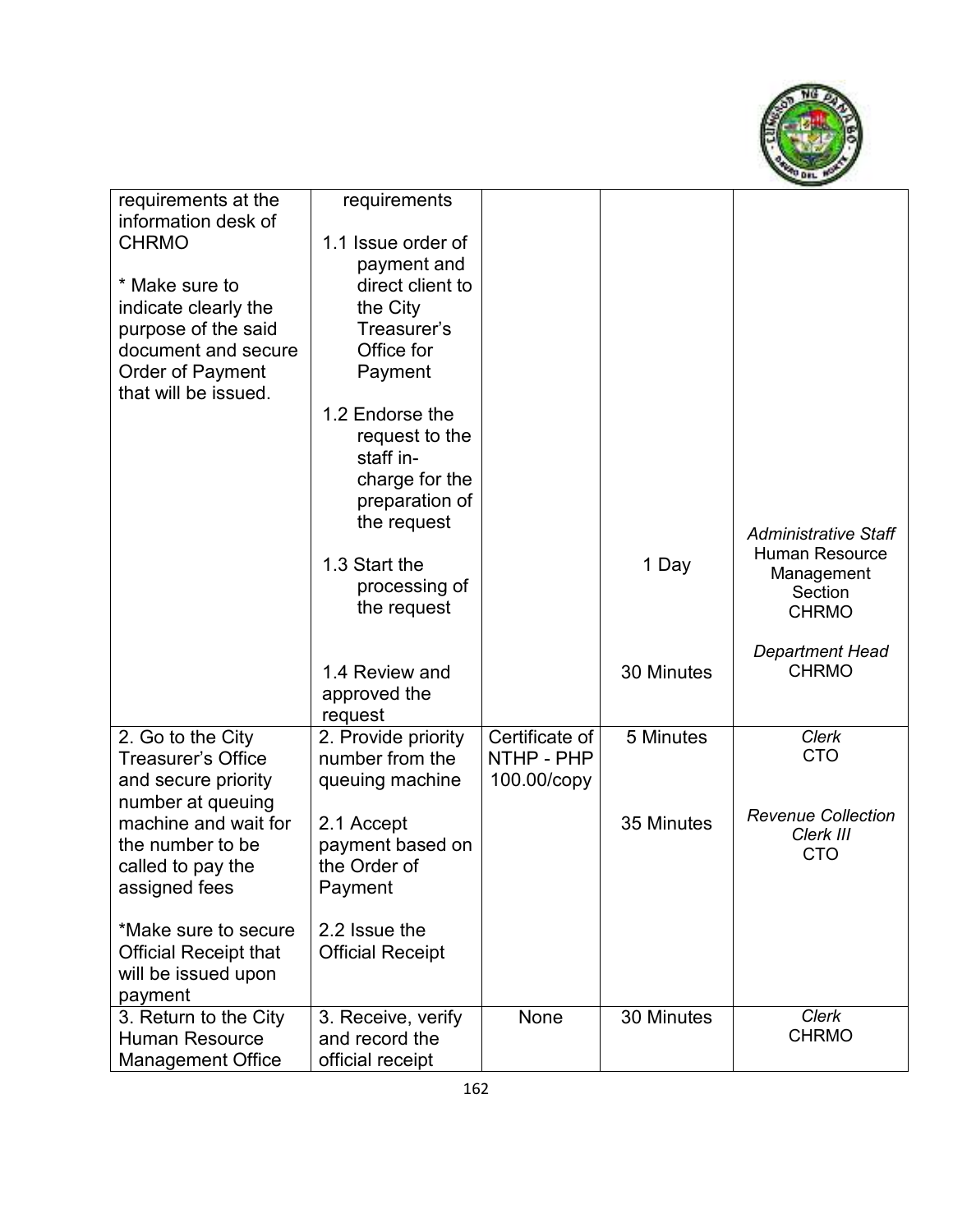

| for the releasing of<br>requested certificate | 3.1 Release the<br>requested |                |                |  |
|-----------------------------------------------|------------------------------|----------------|----------------|--|
| *Make sure to review                          | certificate                  |                |                |  |
| the requested                                 |                              |                |                |  |
| document upon                                 | 3.2 Advice client            |                |                |  |
| receipt of certificate                        | to review and sign           |                |                |  |
|                                               |                              |                |                |  |
| and sign the logbook                          | the logbook                  |                |                |  |
| before leaving the                            |                              |                |                |  |
| premises                                      |                              |                |                |  |
|                                               |                              |                |                |  |
|                                               | <b>TOTAL</b>                 | Certificate of | 1 Day, 2       |  |
|                                               |                              | NTHP - PHP     | Hours, 10      |  |
|                                               |                              | 100.00/copy    | <b>Minutes</b> |  |
|                                               |                              |                |                |  |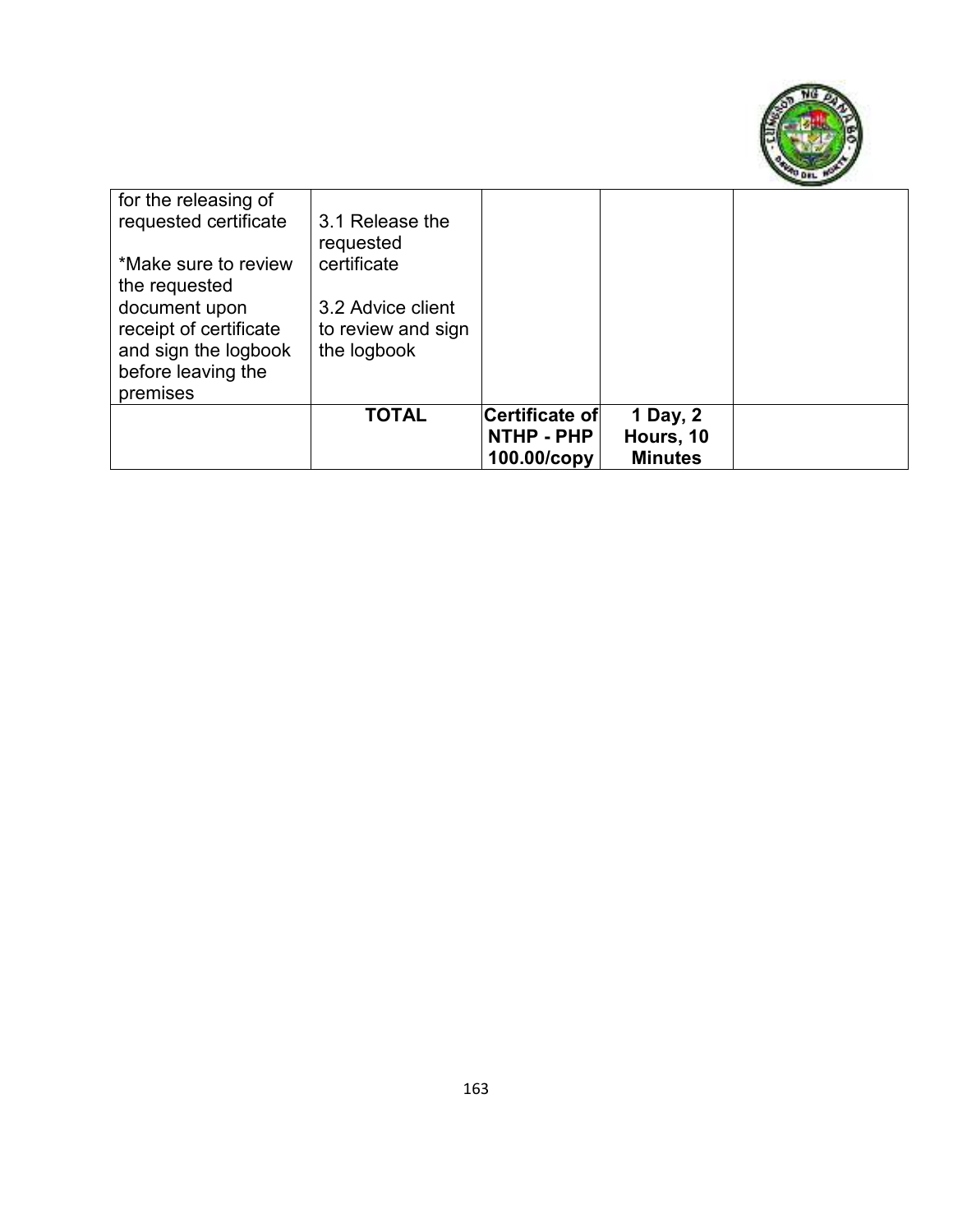## **6. Certification for Loans Application (Pag-IBIG)**



The document is as an attachment for bank loan purpose as per request of the employee, it certify the employee's Net Take Home Pay. At such the certificate of Net Take Home Pay (NTHP) shall be issued in compliant with the implementation of the PhP5,000.00 Net Take Home Pay (NTHP) relative to the issuance of Republic Act No. 11260 entitled An Act Appropriating Funds for the Operation of the Government of the Republic of the Philippines from January One to December Thirty-One, Two Thousand and Nineteen and for Other Purposes, or the General Appropriations Act (GAA) for Fiscal Year (FY) 2019.

Moreover, the service will also certify the government employee's service or employment records as per requirement of the Pag-IBIG, as required.

| <b>Office or Division:</b>                                                                                                                                                                                                                                      | City Human Resource Management Office, Human Resource<br><b>Management Section</b> |                                                                                                       |  |
|-----------------------------------------------------------------------------------------------------------------------------------------------------------------------------------------------------------------------------------------------------------------|------------------------------------------------------------------------------------|-------------------------------------------------------------------------------------------------------|--|
| <b>Classification:</b>                                                                                                                                                                                                                                          | Complex                                                                            |                                                                                                       |  |
| <b>Type of Transaction:</b>                                                                                                                                                                                                                                     | G2G - Government to Government                                                     |                                                                                                       |  |
| Who may avail:                                                                                                                                                                                                                                                  | All incumbent employees<br>All contracted personnel                                |                                                                                                       |  |
| <b>CHECKLIST OF REQUIREMENTS</b>                                                                                                                                                                                                                                |                                                                                    | <b>WHERE TO SECURE</b>                                                                                |  |
| <b>Pag-IBIG Loans Application</b>                                                                                                                                                                                                                               |                                                                                    |                                                                                                       |  |
| <b>Application Form</b>                                                                                                                                                                                                                                         |                                                                                    | Pag-IBIG, City Human Resource Management<br>Office – Information Desk                                 |  |
| Valid Identification Card, any two (2) of the<br>following (photocopy) bring original copies<br>for verification<br>• LGU Transaction ID<br>• Unified Multi-Purpose ID<br>• Passport<br>• Driver's Licence<br>• SSS UMID Card<br>$\bullet$ PRC ID<br>• TIN Card |                                                                                    | <b>CHRMO</b><br><b>GSIS/SSS</b><br><b>DFA</b><br><b>LTO</b><br><b>SSS</b><br><b>PRC</b><br><b>BIR</b> |  |
| <b>For Permanent and Casual:</b><br>Payslips within the last two $(2)$ or three $(3)$<br>months prior to date of loan application.<br>(1photocopy each) bring original copies for<br>verification                                                               |                                                                                    | Employee                                                                                              |  |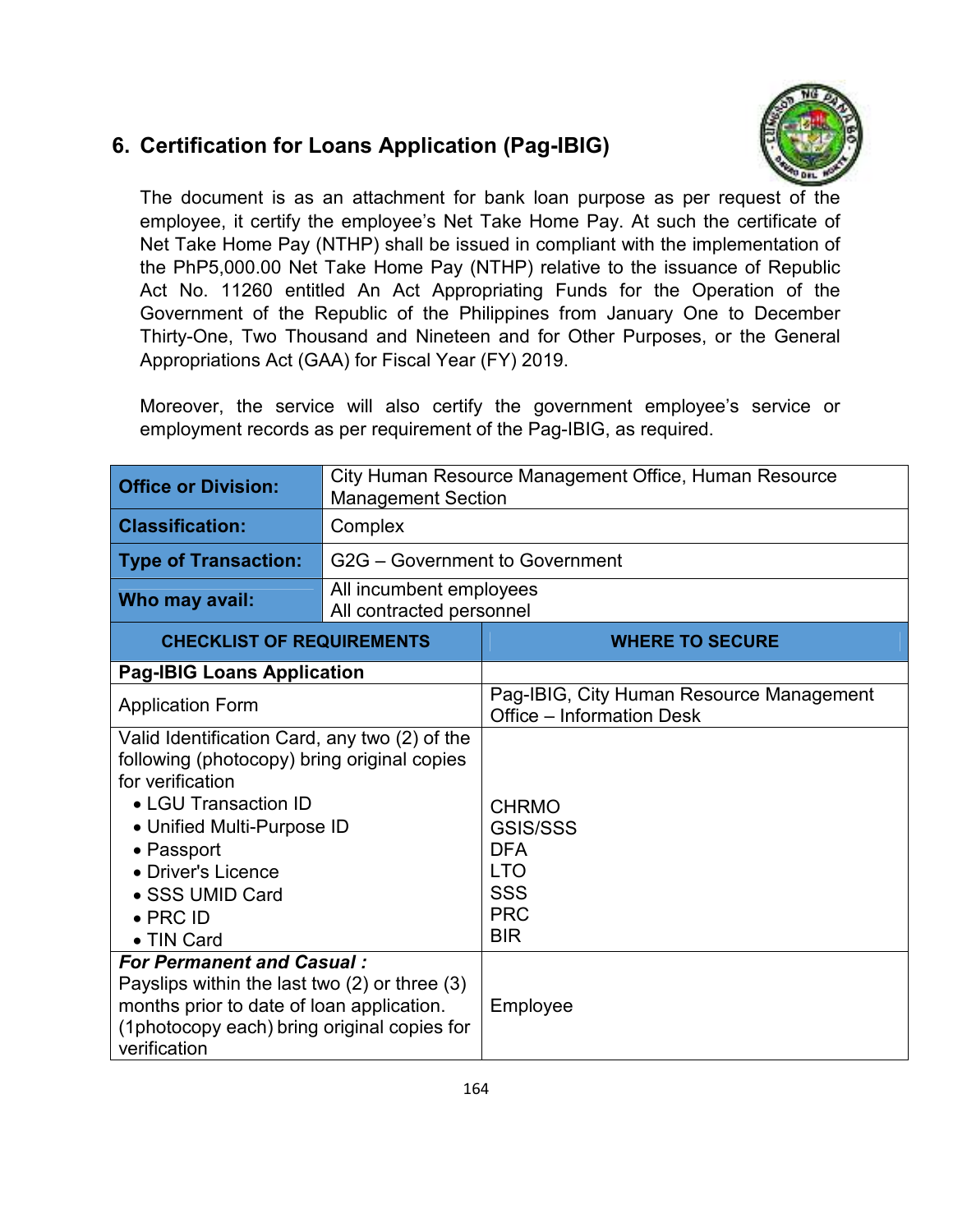

| <b>For Job Order and Honorarium:</b>                                                                                                                                                                                                         |                                                                                                                                                                                                                                                   |                                                                             |                                         |                                                                                                                         |  |
|----------------------------------------------------------------------------------------------------------------------------------------------------------------------------------------------------------------------------------------------|---------------------------------------------------------------------------------------------------------------------------------------------------------------------------------------------------------------------------------------------------|-----------------------------------------------------------------------------|-----------------------------------------|-------------------------------------------------------------------------------------------------------------------------|--|
|                                                                                                                                                                                                                                              | Payroll within the last two $(2)$ or three $(3)$                                                                                                                                                                                                  |                                                                             | City Human Resource Management Office - |                                                                                                                         |  |
| months prior to date of loan application.                                                                                                                                                                                                    |                                                                                                                                                                                                                                                   | <b>Information Desk</b>                                                     |                                         |                                                                                                                         |  |
| (1copy each)                                                                                                                                                                                                                                 |                                                                                                                                                                                                                                                   |                                                                             |                                         |                                                                                                                         |  |
| <b>CLIENT STEPS</b>                                                                                                                                                                                                                          | <b>AGENCY</b><br><b>ACTIONS</b>                                                                                                                                                                                                                   | <b>FEES TO BE</b><br><b>PAID</b>                                            | <b>PROCESSING</b><br><b>TIME</b>        | <b>PERSON</b><br><b>RESPONSIBLE</b>                                                                                     |  |
| 1. Fill out request<br>form and submit the<br>requirements at the<br>information desk of<br><b>CHRMO</b><br>* Make sure to<br>indicate clearly the<br>purpose of the said<br>document and secure<br>Order of Payment<br>that will be issued. | 1. Receive, verify<br>and review the<br>requirements<br>1.1 Issue order of<br>payment and<br>direct client to the<br>City Treasurer's<br>Office for<br>Payment<br>1.2 Endorse the<br>request to the<br>staff in- charge for<br>the preparation of | None                                                                        | 30 Minutes                              | <b>Clerk</b><br><b>CHRMO</b>                                                                                            |  |
|                                                                                                                                                                                                                                              | the request<br>1.3 Start the<br>processing of the<br>request<br>1.4 Review and                                                                                                                                                                    |                                                                             | 4 Hours<br>30 Minutes                   | <b>Administrative Staff</b><br><b>Human Resource</b><br>Management<br>Section<br><b>CHRMO</b><br><b>Department Head</b> |  |
|                                                                                                                                                                                                                                              | approved the<br>request                                                                                                                                                                                                                           |                                                                             |                                         | <b>CHRMO</b>                                                                                                            |  |
| 2. Go to the City<br><b>Treasurer's Office</b><br>and secure priority<br>number at queuing<br>machine and wait for<br>the number to be                                                                                                       | 2. Provide priority<br>number from the<br>queuing machine<br>2.1 Accept<br>payment based on                                                                                                                                                       | Payroll/<br>Payslip - PHP<br>20.00/<br>certified true<br>copy/<br>photocopy | $\overline{5}$ Minutes<br>35 Minutes    | Clerk<br><b>CTO</b><br><b>Revenue Collection</b>                                                                        |  |
| called to pay the<br>assigned fees<br>*Make sure to secure                                                                                                                                                                                   | the Order of<br>Payment<br>2.2 Issue the                                                                                                                                                                                                          |                                                                             |                                         | Clerk III<br><b>CTO</b>                                                                                                 |  |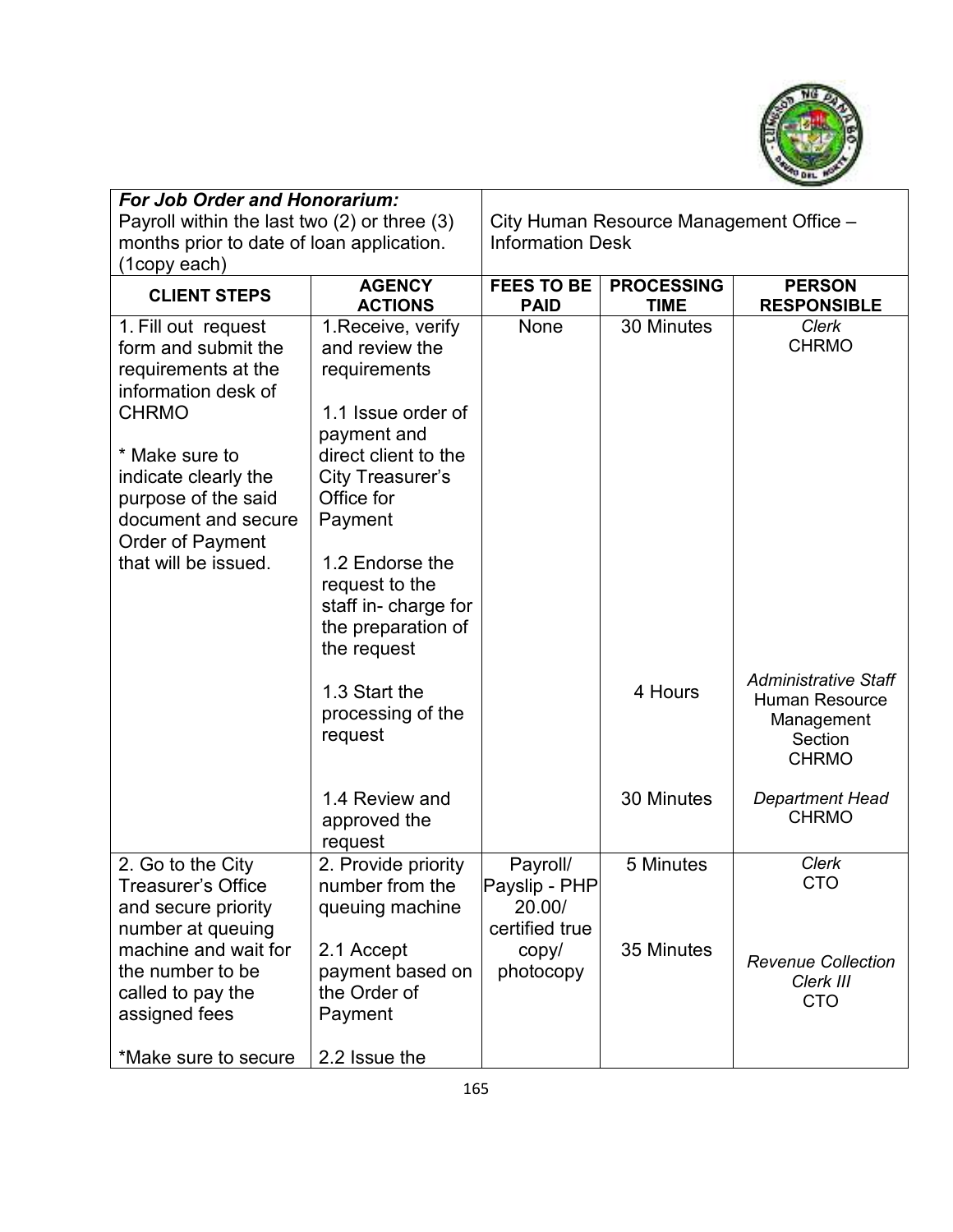

| <b>Official Receipt that</b><br>will be issued upon<br>payment                                                                                                                                                                                                            | <b>Official Receipt</b>                                                                                                                                           |                                                                            |                                      |                              |
|---------------------------------------------------------------------------------------------------------------------------------------------------------------------------------------------------------------------------------------------------------------------------|-------------------------------------------------------------------------------------------------------------------------------------------------------------------|----------------------------------------------------------------------------|--------------------------------------|------------------------------|
| 3. Return to the City<br><b>Human Resource</b><br><b>Management Office</b><br>for the releasing of<br>requested certificate<br>*Make sure to review<br>the requested<br>document upon<br>receipt of certificate<br>and sign the logbook<br>before leaving the<br>premises | 3. Receive, verify<br>and record the<br>official receipt<br>3.1 Release the<br>requested<br>certificate<br>3.2 Advice client<br>to review and sign<br>the logbook | None                                                                       | 30 Minutes                           | <b>Clerk</b><br><b>CHRMO</b> |
|                                                                                                                                                                                                                                                                           | <b>TOTAL</b>                                                                                                                                                      | Payroll/<br>Payslip -<br>PHP 20.00/<br>certified true<br>copy<br>photocopy | <b>6 Hours, 10</b><br><b>Minutes</b> |                              |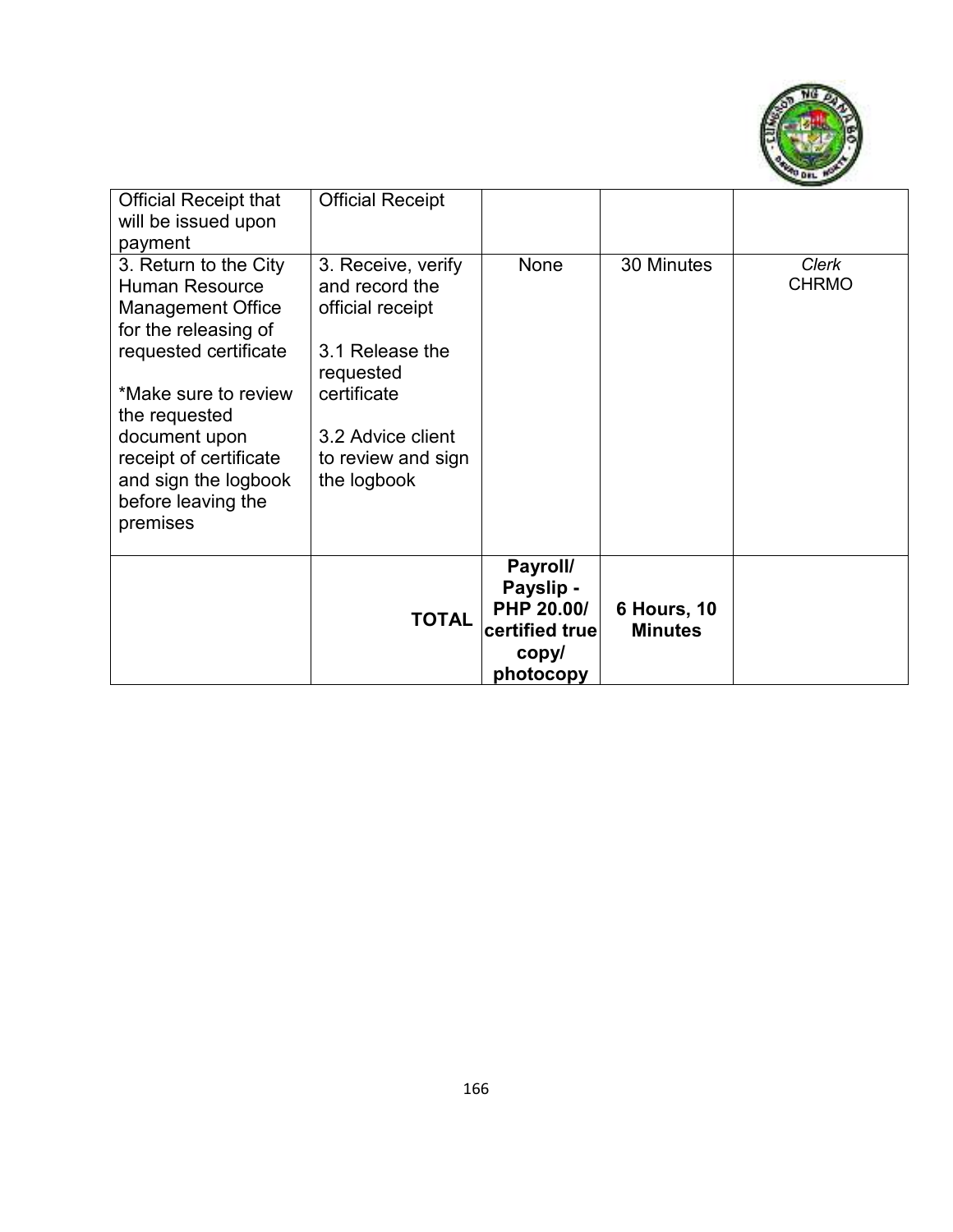

# **7. Issuance of Certified Photocopy (from the Original Document)**

The document produced as photocopy is requested by the employee to certify as true copy from the original 201 records on file (school records, leave, SPMS forms, Payroll, etc), as an attachment for personal use such as loans, employment, and/or any legal purpose.

| <b>Office or Division:</b>                                                    | City Human Resource Management Office, Human Resource<br><b>Management Section</b> |                                            |                                         |                              |
|-------------------------------------------------------------------------------|------------------------------------------------------------------------------------|--------------------------------------------|-----------------------------------------|------------------------------|
| <b>Classification:</b>                                                        | Simple                                                                             |                                            |                                         |                              |
| <b>Type of Transaction:</b>                                                   | G2C - Government to Citizen<br>G2G - Government to Government                      |                                            |                                         |                              |
| Who may avail:                                                                | All incumbent employees                                                            |                                            |                                         |                              |
| <b>CHECKLIST OF REQUIREMENTS</b>                                              |                                                                                    | <b>WHERE TO SECURE</b>                     |                                         |                              |
| <b>Principal</b>                                                              |                                                                                    |                                            |                                         |                              |
| Request Form/ Order of Payment                                                |                                                                                    | <b>Information Desk</b>                    | City Human Resource Management Office - |                              |
| <b>Bring Original Document for Validation</b>                                 |                                                                                    | Employee                                   |                                         |                              |
| Representative                                                                |                                                                                    |                                            |                                         |                              |
| Authorization Letter (1 original)                                             |                                                                                    | <b>Citizen or Client Being Represented</b> |                                         |                              |
| Valid Identification Card of the person                                       |                                                                                    |                                            |                                         |                              |
| being represented and representative, any                                     |                                                                                    |                                            |                                         |                              |
| of the following (1 photocopy) bring                                          |                                                                                    |                                            |                                         |                              |
| original copies for verification                                              |                                                                                    |                                            |                                         |                              |
| • LGU Transaction ID                                                          |                                                                                    | <b>CHRMO</b>                               |                                         |                              |
| • Unified Multi-Purpose ID                                                    |                                                                                    | <b>GSIS/SSS</b>                            |                                         |                              |
| • Passport                                                                    |                                                                                    | <b>DFA</b><br><b>LTO</b>                   |                                         |                              |
| • Driver's Licence                                                            |                                                                                    | SSS                                        |                                         |                              |
| • SSS UMID Card<br>$\bullet$ PRC ID                                           |                                                                                    | <b>PRC</b>                                 |                                         |                              |
| • TIN Card                                                                    |                                                                                    | <b>BIR</b>                                 |                                         |                              |
|                                                                               | <b>AGENCY</b>                                                                      | <b>FEES TO</b>                             | <b>PROCESSING</b>                       | <b>PERSON</b>                |
| <b>CLIENT STEPS</b>                                                           | <b>ACTIONS</b>                                                                     | <b>BE PAID</b>                             | <b>TIME</b>                             | <b>RESPONSIBLE</b>           |
| 1. Fill out request<br>form and submit at<br>the information<br>desk of CHRMO | 1. Receive the<br>request form<br>and verifies the<br>purpose                      | None                                       | 30 Minutes                              | <b>Clerk</b><br><b>CHRMO</b> |
| * Make sure to                                                                | 1.1 Issue order of                                                                 |                                            |                                         |                              |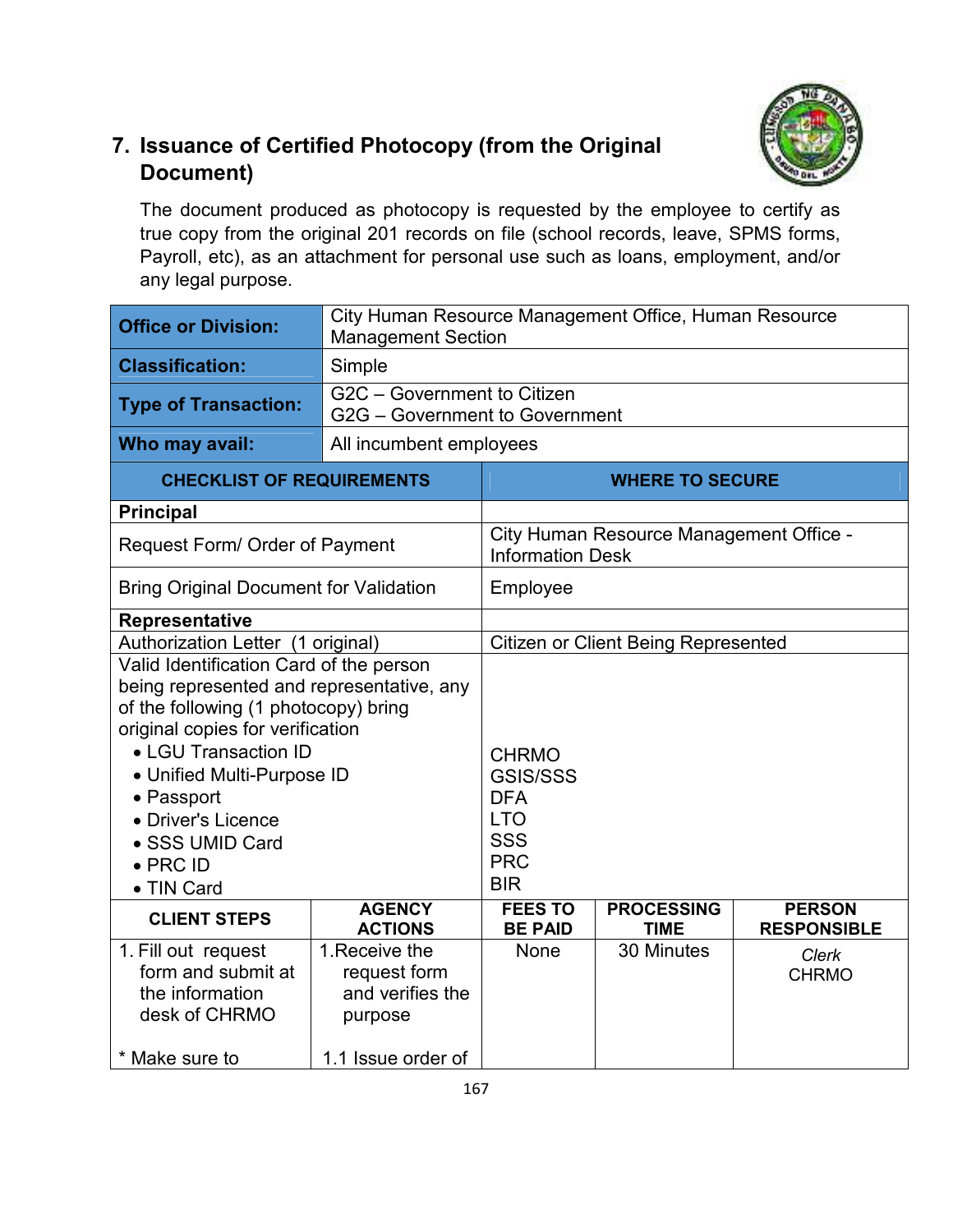

| indicate clearly the<br>purpose of the said<br>document and secure<br>Order of Payment<br>that will be issued.              | payment and<br>direct client to<br>the City<br>Treasurer's<br>Office for<br>Payment<br>1.2 Endorse the<br>request to the<br>staff in-<br>charge for the<br>preparation of<br>the request<br>1.3 Start the |                                            | 2 Hours    |                                                                               |
|-----------------------------------------------------------------------------------------------------------------------------|-----------------------------------------------------------------------------------------------------------------------------------------------------------------------------------------------------------|--------------------------------------------|------------|-------------------------------------------------------------------------------|
|                                                                                                                             | processing of<br>the request                                                                                                                                                                              |                                            |            | <b>Administrative Staff</b><br><b>Human Resource</b><br>Management<br>Section |
|                                                                                                                             | 1.4 Review and                                                                                                                                                                                            |                                            | 30 Minutes | <b>CHRMO</b>                                                                  |
|                                                                                                                             | certifies the<br>request                                                                                                                                                                                  |                                            |            | <b>Department Head</b><br><b>CHRMO</b>                                        |
| 2. Go to the City<br><b>Treasurer's Office</b><br>and secure priority<br>number at queuing                                  | 2. Provide priority<br>number from the<br>queuing machine                                                                                                                                                 | 201 Record<br>- PHP<br>20.00/<br>certified | 5 Minutes  | <b>Clerk</b><br><b>CTO</b>                                                    |
| machine and wait for<br>the number to be<br>called to pay the<br>assigned fees                                              | 2.1 Accept<br>payment based on<br>the Order of<br>Payment                                                                                                                                                 | page                                       | 35 Minutes | <b>Revenue Collection</b><br>Clerk III<br><b>CTO</b>                          |
| *Make sure to secure<br><b>Official Receipt that</b><br>will be issued upon<br>payment                                      | 2.2 Issue the<br><b>Official Receipt</b>                                                                                                                                                                  |                                            |            |                                                                               |
| 3. Return to the City<br><b>Human Resource</b><br><b>Management Office</b><br>for the releasing of<br>requested certificate | 3. Receive, verify<br>and record the<br>official receipt<br>3.1 Release the                                                                                                                               | <b>None</b>                                | 30 Minutes | <b>Clerk</b><br><b>CHRMO</b>                                                  |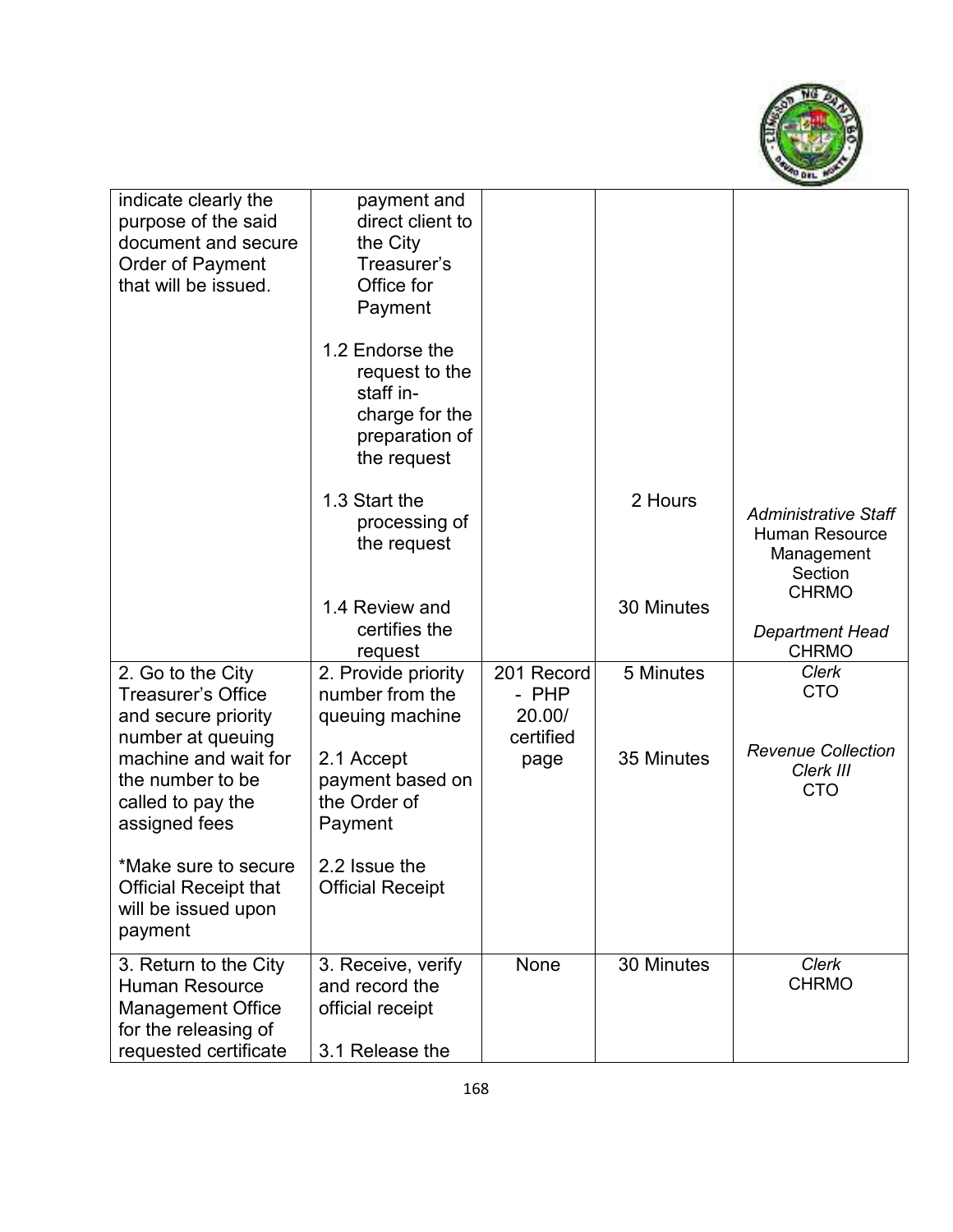

| *Make sure to review<br>the requested<br>document upon<br>receipt of certificate<br>and sign the logbook<br>before leaving the<br>premises | requested<br>certificate<br>3.2 Advice client<br>to review and sign<br>the logbook |                                                 |                               |  |
|--------------------------------------------------------------------------------------------------------------------------------------------|------------------------------------------------------------------------------------|-------------------------------------------------|-------------------------------|--|
|                                                                                                                                            | <b>TOTAL</b>                                                                       | 201 Record -<br>PHP 20.00/<br>certified<br>page | 4 Hours, 10<br><b>Minutes</b> |  |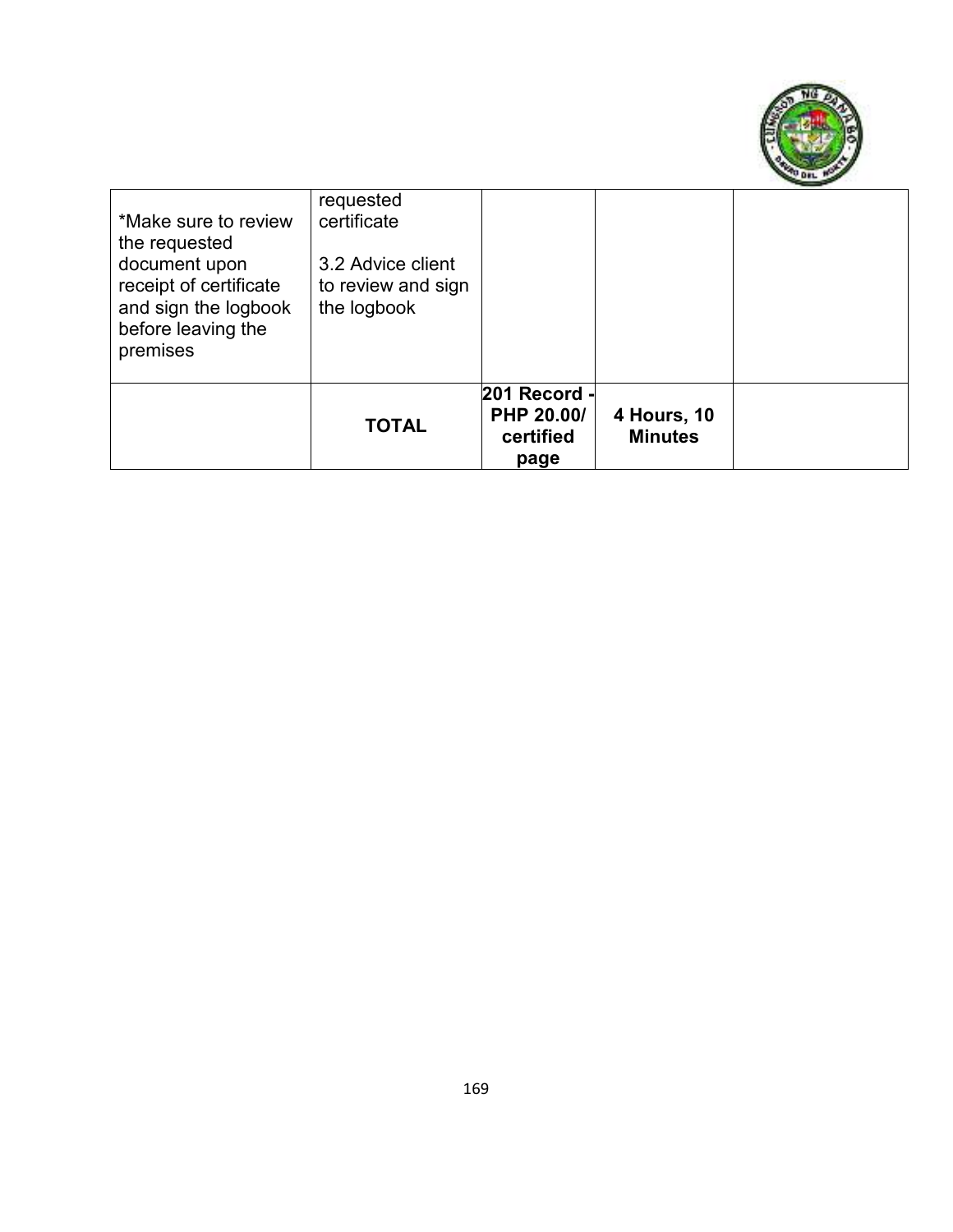# **8. Certification for Loan Application (Land Bank of the Philippines)**

The document is requested as an attachment for salary loan purpose, it certifies the employee's Net Take Home Pay. As such the Certificate of Net Take Home Pay (NTHP) shall be issued in compliance with the implementation of the P5,000 Net Take Home Pay (NTHP) threshold relative to the issuance of Republic Act No. 11260 entitled An Act Appropriating Funds for the Operation of the Government of the Republic of the Philippines from January One to December Thirty-One, Two Thousand and Nineteen and for Other Purposes, or the General Appropriations Act (GAA) for Fiscal Year (FY) 2022.

Moreover, the service will also require service employment records as per requirement of the bank/creditor.

| <b>Office or Division:</b>                                                                                                                                                                                                                                      | City Human Resource Management Office, Human Resource<br><b>Management Section</b> |                                                                                                       |  |
|-----------------------------------------------------------------------------------------------------------------------------------------------------------------------------------------------------------------------------------------------------------------|------------------------------------------------------------------------------------|-------------------------------------------------------------------------------------------------------|--|
| <b>Classification:</b>                                                                                                                                                                                                                                          | Complex                                                                            |                                                                                                       |  |
| <b>Type of Transaction:</b>                                                                                                                                                                                                                                     | G2G - Government to Government                                                     |                                                                                                       |  |
| Who may avail:                                                                                                                                                                                                                                                  | All incumbent employees                                                            |                                                                                                       |  |
| <b>CHECKLIST OF REQUIREMENTS</b>                                                                                                                                                                                                                                |                                                                                    | <b>WHERE TO SECURE</b>                                                                                |  |
| Request Form/ Order of Payment                                                                                                                                                                                                                                  |                                                                                    | City Human Resource Management Office -<br><b>Information Desk</b>                                    |  |
| <b>Bank/Creditor Form/s</b>                                                                                                                                                                                                                                     |                                                                                    | Land Bank of the Philippines                                                                          |  |
| Valid Identification Card, any two (2) of the<br>following (photocopy) bring original copies<br>for verification<br>• LGU Transaction ID<br>• Unified Multi-Purpose ID<br>• Passport<br>• Driver's Licence<br>• SSS UMID Card<br>$\bullet$ PRC ID<br>• TIN Card |                                                                                    | <b>CHRMO</b><br><b>GSIS/SSS</b><br><b>DFA</b><br><b>LTO</b><br><b>SSS</b><br><b>PRC</b><br><b>BIR</b> |  |
| Payslips within the last two (2) and/or<br>three (3) months prior to date of loan<br>application. (1photocopy each) bring<br>original copies for verification                                                                                                   |                                                                                    | Employee                                                                                              |  |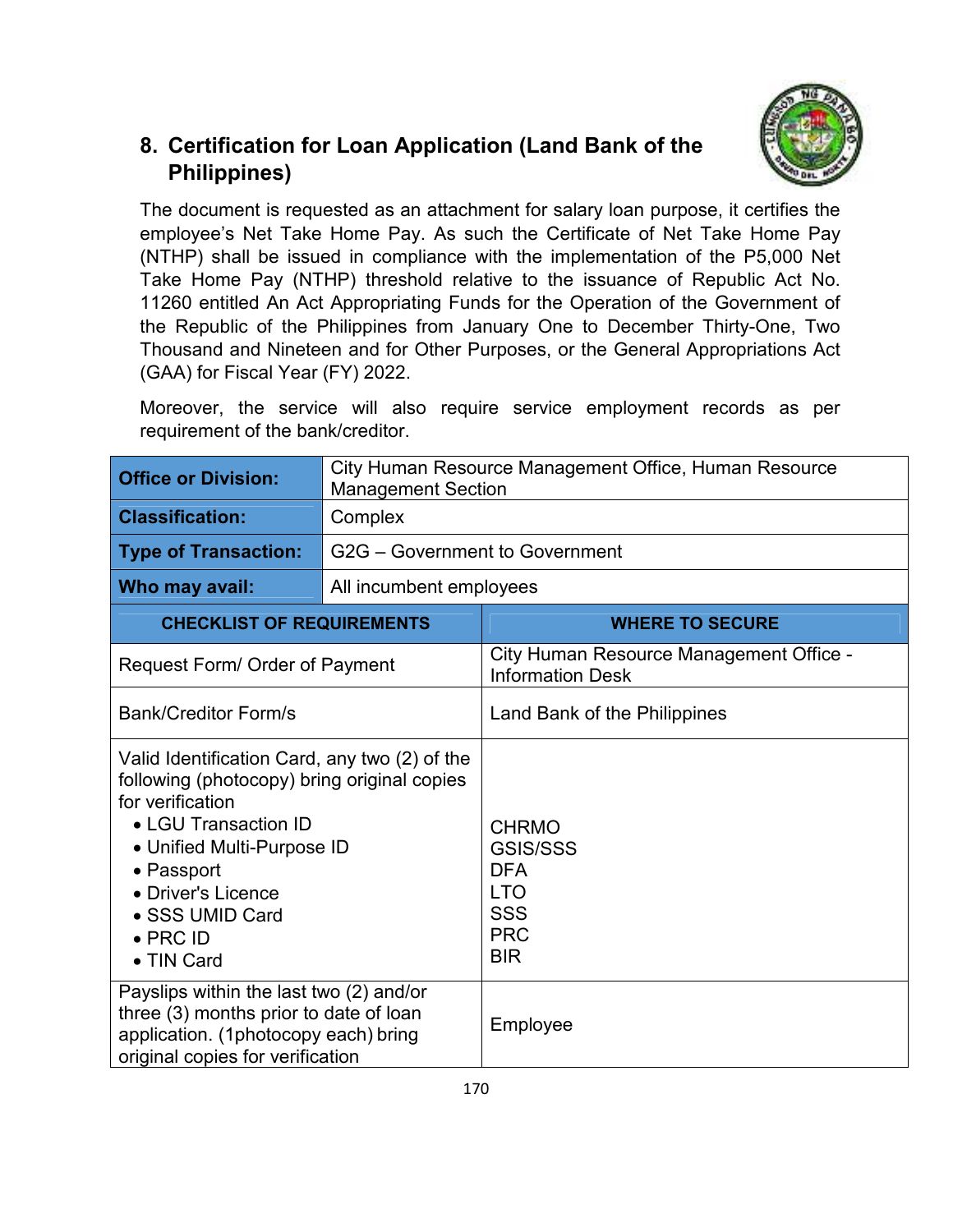

| <b>CLIENT STEPS</b>                                                                                                                                                          | <b>AGENCY</b>                                                                                  | <b>FEES TO BE</b>                                      | <b>PROCESSING</b> | <b>PERSON</b>                                                                                 |
|------------------------------------------------------------------------------------------------------------------------------------------------------------------------------|------------------------------------------------------------------------------------------------|--------------------------------------------------------|-------------------|-----------------------------------------------------------------------------------------------|
|                                                                                                                                                                              | <b>ACTIONS</b>                                                                                 | <b>PAID</b>                                            | <b>TIME</b>       | <b>RESPONSIBLE</b><br><b>Clerk</b>                                                            |
| 1. Fill out request<br>form and submit the<br>requirements at the<br>information desk of                                                                                     | 1. Receive, verify<br>and review the<br>requirements                                           | None                                                   | 30 Minutes        | <b>CHRMO</b>                                                                                  |
| <b>CHRMO</b><br>* Make sure to                                                                                                                                               | 1.1 Issue order of<br>payment and<br>direct client to the                                      |                                                        |                   |                                                                                               |
| indicate clearly the<br>purpose of the said<br>document and secure<br>Order of Payment<br>that will be issued.                                                               | City Treasurer's<br>Office for<br>Payment                                                      |                                                        |                   |                                                                                               |
|                                                                                                                                                                              | 1.2 Endorse the<br>request to the<br>staff in- charge for<br>the preparation of<br>the request |                                                        |                   |                                                                                               |
|                                                                                                                                                                              | 1.3 Start the<br>processing of the<br>request<br>1.4 Review and                                |                                                        | 8 Hours           | <b>Administrative Staff</b><br><b>Human Resource</b><br>Management<br>Section<br><b>CHRMO</b> |
|                                                                                                                                                                              | approved the<br>request                                                                        |                                                        | 30 Minutes        | <b>Department Head</b><br><b>CHRMO</b>                                                        |
| 2. Go to the City<br><b>Treasurer's Office</b><br>and secure priority<br>number at queuing<br>machine and wait for<br>the number to be<br>called to pay the<br>assigned fees | 2. Provide priority<br>number from the<br>queuing machine                                      | Certificate of<br>NTHP - PHP<br>100.00/copy            | 5 Minutes         | <b>Clerk</b><br><b>CTO</b>                                                                    |
|                                                                                                                                                                              | 2.1 Accept<br>payment based on<br>the Order of<br>Payment                                      | Certificate of<br>Employment<br>$-$ PHP<br>100.00/copy | 35 Minutes        | <b>Revenue Collection</b><br>Clerk III<br><b>CTO</b>                                          |
| *Make sure to secure<br><b>Official Receipt that</b><br>will be issued upon                                                                                                  | 2.2 Issue the<br><b>Official Receipt</b>                                                       |                                                        |                   |                                                                                               |